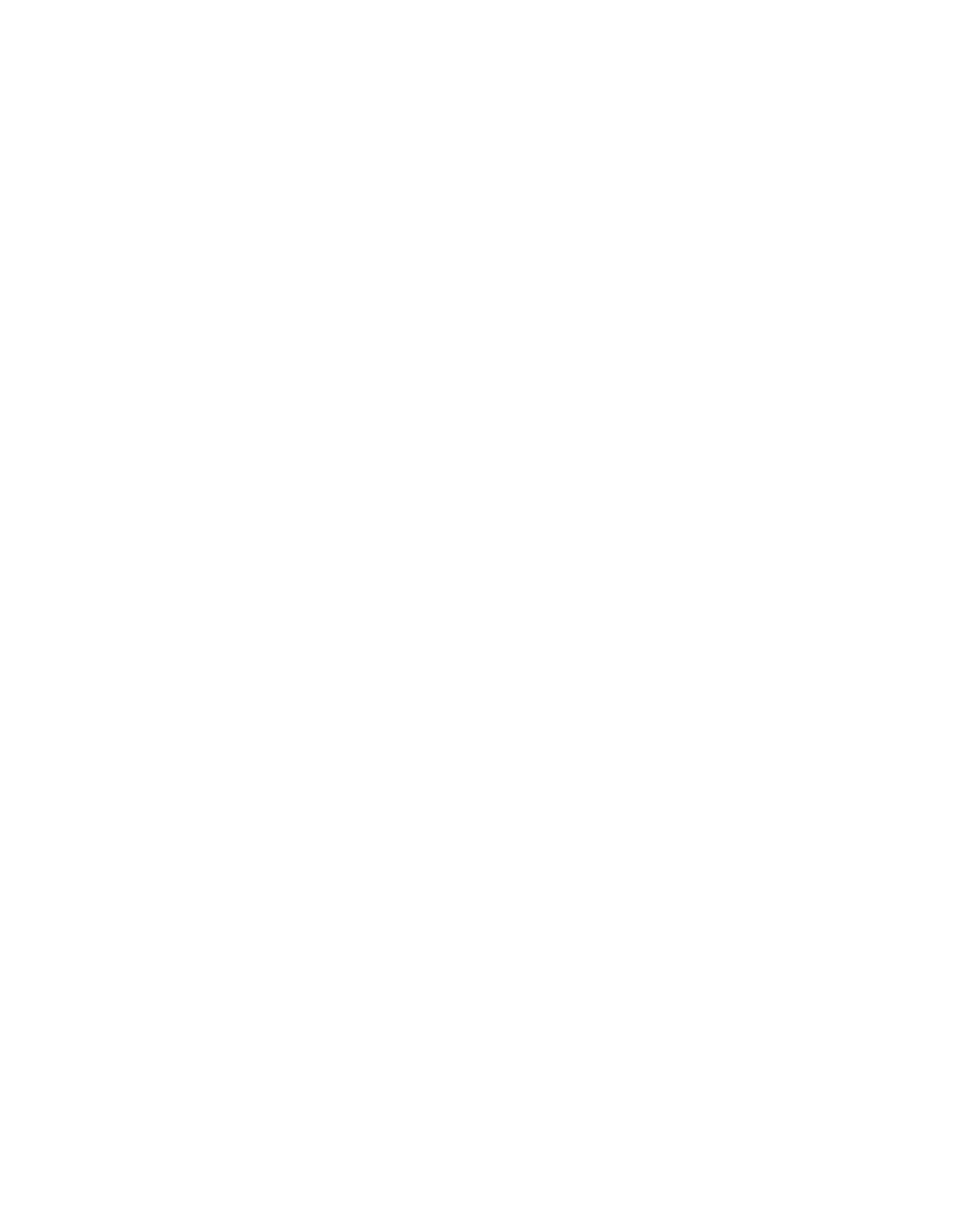### **HOUSE BILL 2073**

\_\_\_\_\_\_\_\_\_\_\_\_\_\_\_\_\_\_\_\_\_\_\_\_\_\_\_\_\_\_\_\_\_\_\_\_\_\_\_\_\_\_\_\_\_\_\_

Passed Legislature - 1991 Regular Session

\_\_\_\_\_\_\_\_\_\_\_\_\_\_\_\_\_\_\_\_\_\_\_\_\_\_\_\_\_\_\_\_\_\_\_\_\_\_\_\_\_\_\_\_\_\_\_

**State of Washington 52nd Legislature 1991 Regular Session**

**By** Representatives Padden, Morris, Silver, Winsley, Casada, Bowman, Vance, Broback, Fuhrman, P. Johnson, Morton, Wynne, Moyer, Edmondson, Van Luven and Mitchell.Read first time February 21, 1991. Referred to Committee on Judiciary.

 AN ACT Relating to selling controlled or counterfeit substances for profit; amending RCW 9.94A.030, 9.94A.310, and 9.94A.320; reenacting and amending RCW 69.50.435; and prescribing penalties.

BE IT ENACTED BY THE LEGISLATURE OF THE STATE OF WASHINGTON:

 **Sec. 1.** RCW 9.94A.030 and 1990 c 3 s 602 are each amended to read as follows:

 Unless the context clearly requires otherwise, the definitions in this section apply throughout this chapter.

 (1) "Collect," or any derivative thereof, "collect and remit," or "collect and deliver," when used with reference to the department of corrections, means that the department is responsible for monitoring and enforcing the offender's sentence with regard to the legal financial obligation, receiving payment thereof from the offender, and, consistent with current law, delivering daily the entire payment to the superior court clerk without depositing it in a departmental account.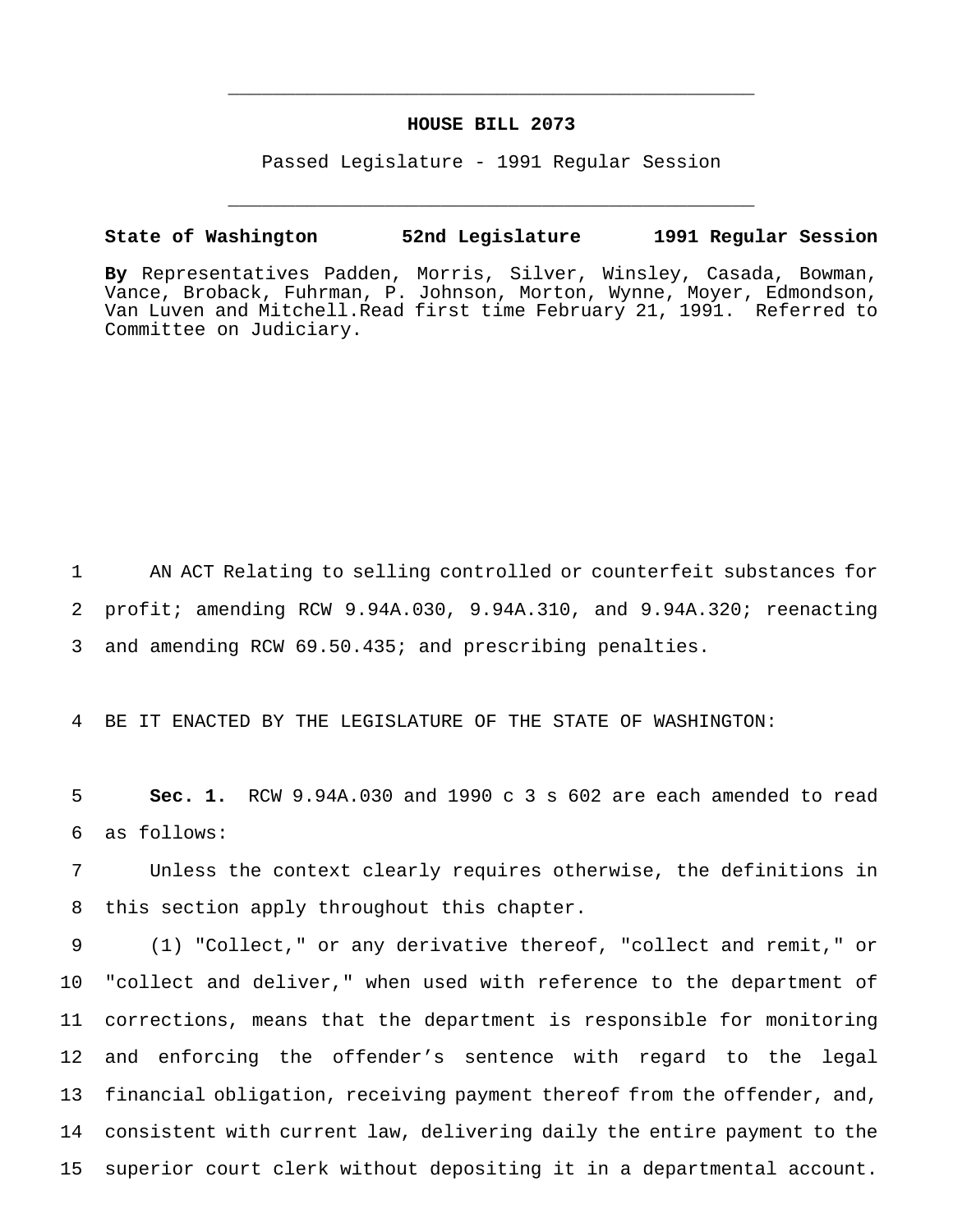(2) "Commission" means the sentencing guidelines commission.

 (3) "Community corrections officer" means an employee of the department who is responsible for carrying out specific duties in supervision of sentenced offenders and monitoring of sentence conditions.

 (4) "Community custody" means that portion of an inmate's sentence of confinement in lieu of earned early release time served in the community subject to controls placed on the inmate's movement and activities by the department of corrections.

 (5) "Community placement" means that period during which the offender is subject to the conditions of community custody and/or postrelease supervision, which begins either upon completion of the term of confinement (postrelease supervision) or at such time as the offender is transferred to community custody in lieu of earned early release. Community placement may consist of entirely community custody, entirely postrelease supervision, or a combination of the two. (6) "Community service" means compulsory service, without compensation, performed for the benefit of the community by the offender.

 (7) "Community supervision" means a period of time during which a convicted offender is subject to crime-related prohibitions and other sentence conditions imposed pursuant to this chapter by a court. For first-time offenders, the supervision may include crime-related prohibitions and other conditions imposed pursuant to RCW 9.94A.120(5). For purposes of the interstate compact for out-of-state supervision of parolees and probationers, RCW 9.95.270, community supervision is the functional equivalent of probation and should be considered the same as probation by other states.

 (8) "Confinement" means total or partial confinement as defined in this section.

HB 2073.SL p. 2 of 23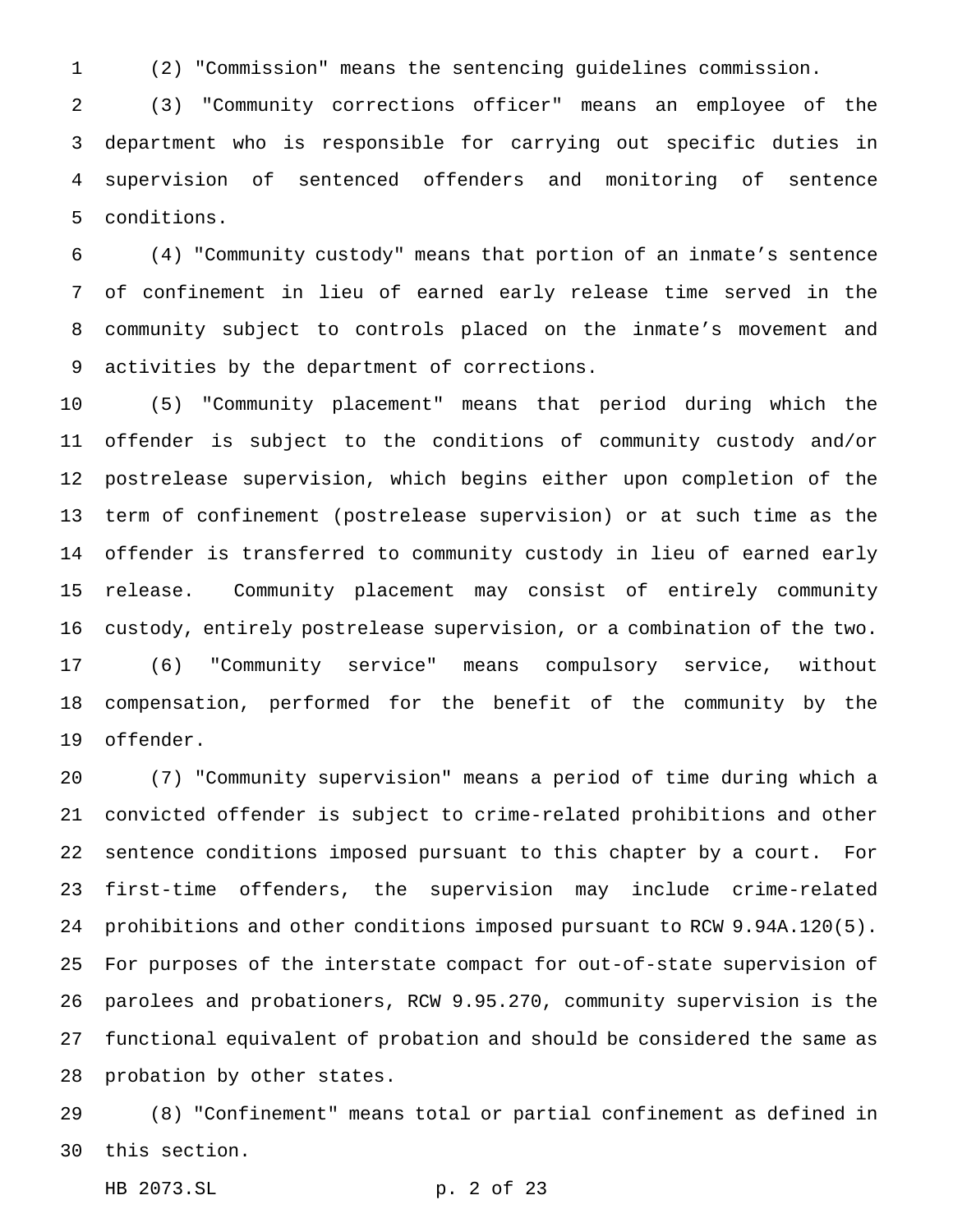(9) "Conviction" means an adjudication of guilt pursuant to Titles 10 or 13 RCW and includes a verdict of guilty, a finding of guilty, and acceptance of a plea of guilty.

 (10) "Court-ordered legal financial obligation" means a sum of money that is ordered by a superior court of the state of Washington for legal financial obligations which may include restitution to the victim, statutorily imposed crime victims' compensation fees as assessed pursuant to RCW 7.68.035, court costs, county or interlocal drug funds, court-appointed attorneys' fees, and costs of defense, fines, and any other financial obligation that is assessed to the offender as a result of a felony conviction.

 (11) "Crime-related prohibition" means an order of a court prohibiting conduct that directly relates to the circumstances of the crime for which the offender has been convicted, and shall not be construed to mean orders directing an offender affirmatively to participate in rehabilitative programs or to otherwise perform affirmative conduct.

 (12)(a) "Criminal history" means the list of a defendant's prior convictions, whether in this state, in federal court, or elsewhere. The history shall include, where known, for each conviction (i) whether the defendant has been placed on probation and the length and terms 22 thereof; and (ii) whether the defendant has been incarcerated and the length of incarceration.

 (b) "Criminal history" shall always include juvenile convictions for sex offenses and shall also include a defendant's other prior convictions in juvenile court if: (i) The conviction was for an offense which is a felony or a serious traffic offense and is criminal history as defined in RCW 13.40.020(6)(a); (ii) the defendant was 29 fifteen years of age or older at the time the offense was committed; and (iii) with respect to prior juvenile class B and C felonies or

p. 3 of 23 HB 2073.SL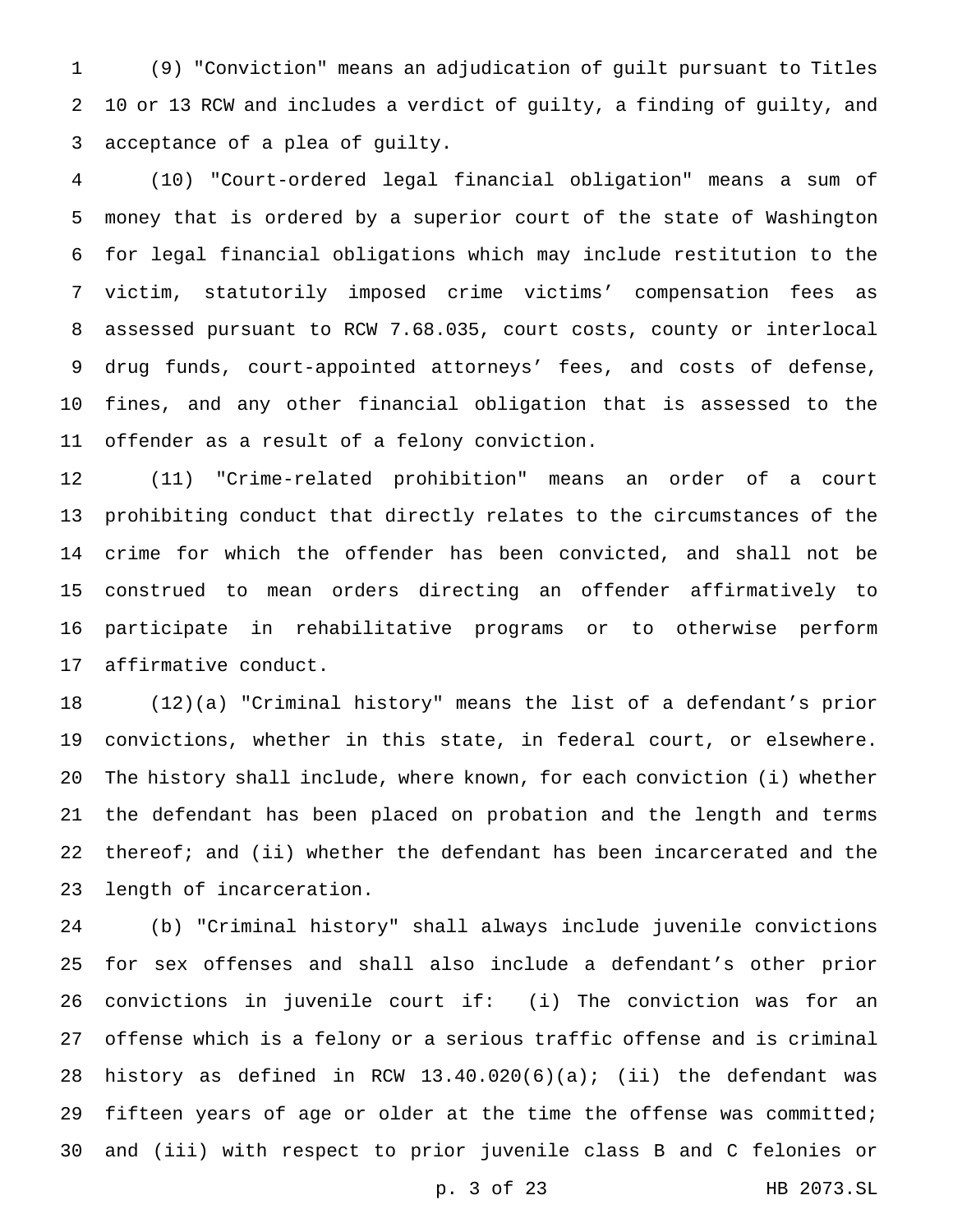serious traffic offenses, the defendant was less than twenty-three years of age at the time the offense for which he or she is being sentenced was committed.

(13) "Department" means the department of corrections.

 (14) "Determinate sentence" means a sentence that states with exactitude the number of actual years, months, or days of total confinement, of partial confinement, of community supervision, the number of actual hours or days of community service work, or dollars or terms of a legal financial obligation. The fact that an offender through "earned early release" can reduce the actual period of confinement shall not affect the classification of the sentence as a determinate sentence.

 (15) "Disposable earnings" means that part of the earnings of an individual remaining after the deduction from those earnings of any amount required by law to be withheld. For the purposes of this definition, "earnings" means compensation paid or payable for personal services, whether denominated as wages, salary, commission, bonuses, or otherwise, and, notwithstanding any other provision of law making the payments exempt from garnishment, attachment, or other process to satisfy a court-ordered legal financial obligation, specifically includes periodic payments pursuant to pension or retirement programs, or insurance policies of any type, but does not include payments made under Title 50 RCW, except as provided in RCW 50.40.020 and 50.40.050, or Title 74 RCW.

(16) "Drug offense" means:

 (a) Any felony violation of chapter 69.50 RCW except possession of a controlled substance (RCW 69.50.401(d)) or forged prescription for a controlled substance (RCW 69.50.403);

```
HB 2073.SL p. 4 of 23
```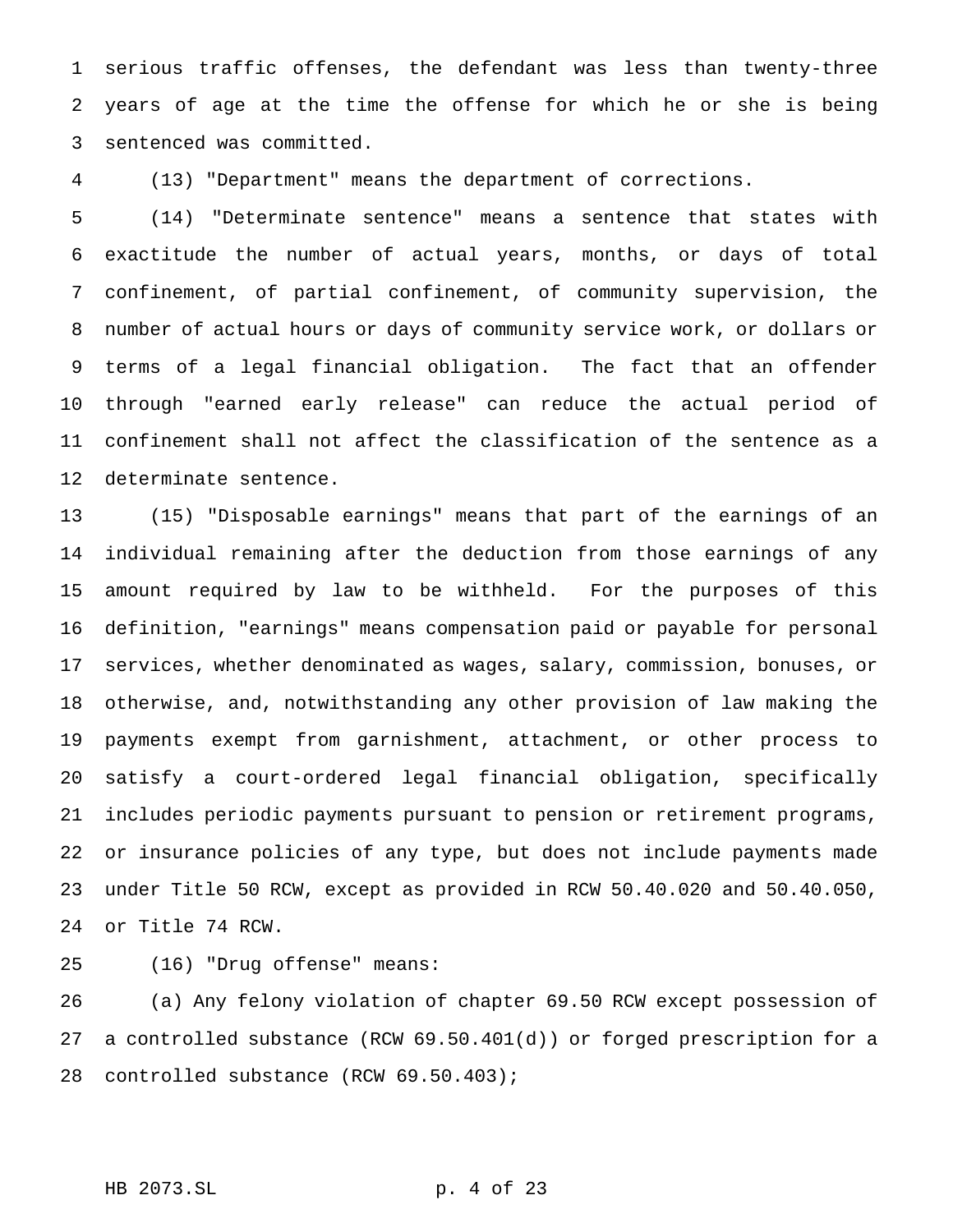(b) Any offense defined as a felony under federal law that relates to the possession, manufacture, distribution, or transportation of a controlled substance; or

 (c) Any out-of-state conviction for an offense that under the laws of this state would be a felony classified as a drug offense under (a) of this subsection.

(17) "Escape" means:

 (a) Escape in the first degree (RCW 9A.76.110), escape in the second degree (RCW 9A.76.120), willful failure to return from furlough (RCW 72.66.060), willful failure to return from work release (RCW 72.65.070), or willful failure to comply with any limitations on the inmate's movements while in community custody (RCW 72.09.310); or

 (b) Any federal or out-of-state conviction for an offense that under the laws of this state would be a felony classified as an escape under (a) of this subsection.

(18) "Felony traffic offense" means:

 (a) Vehicular homicide (RCW 46.61.520), vehicular assault (RCW 46.61.522), eluding a police officer (RCW 46.61.024), or felony hit-and-run injury-accident (RCW 46.52.020(4)); or

 (b) Any federal or out-of-state conviction for an offense that under the laws of this state would be a felony classified as a felony traffic offense under (a) of this subsection.

 (19) "Fines" means the requirement that the offender pay a specific sum of money over a specific period of time to the court.

 (20)(a) "First-time offender" means any person who is convicted of a felony (i) not classified as a violent offense or a sex offense under this chapter, or (ii) that is not the manufacture, delivery, or possession with intent to manufacture or deliver a controlled substance 29 classified in schedule I or II that is a narcotic drug or the selling 30 for profit any controlled substance or counterfeit substance classified

p. 5 of 23 HB 2073.SL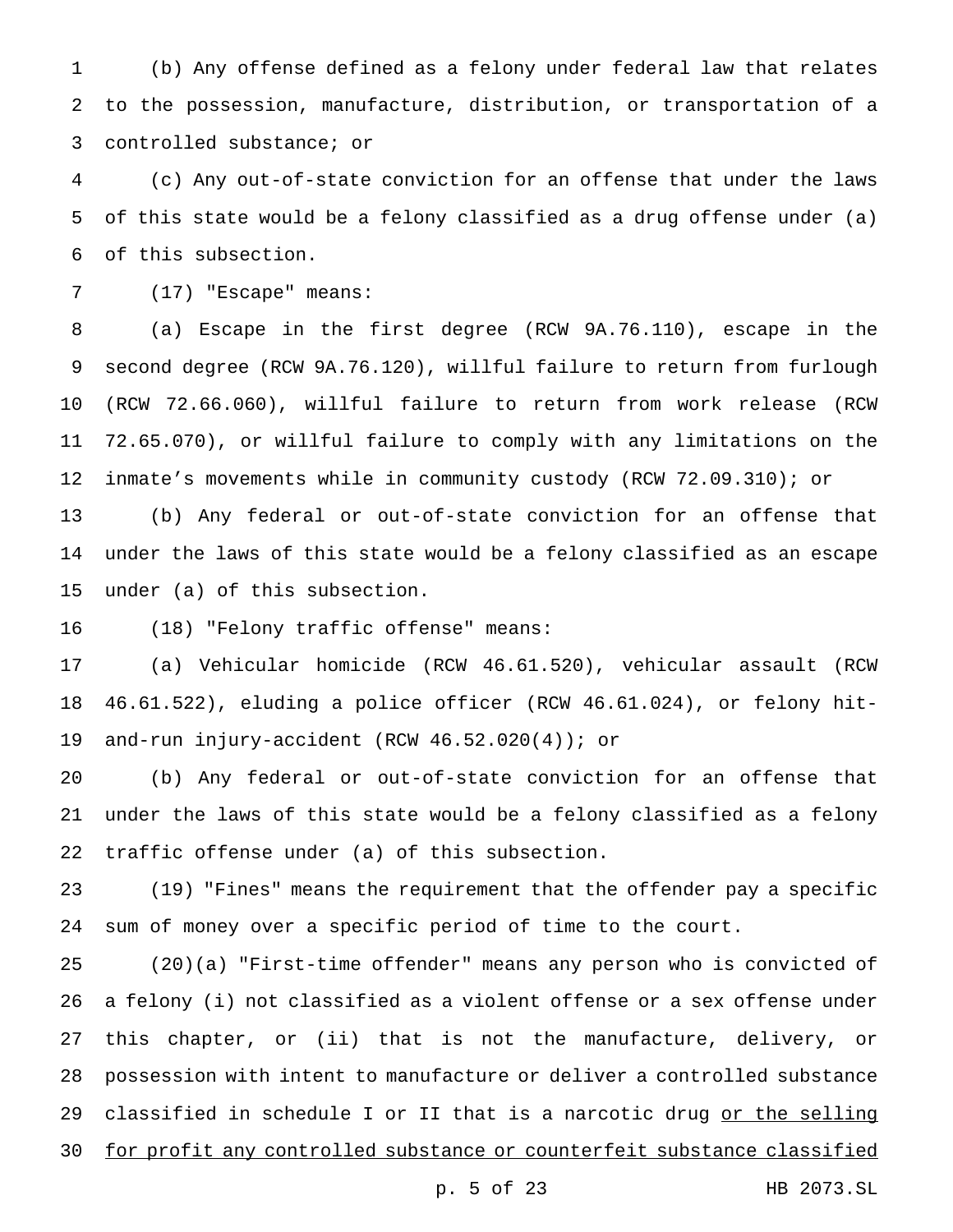in schedule I, RCW 69.50.204, except leaves and flowering tops of marihuana, and except as provided in (b) of this subsection, who previously has never been convicted of a felony in this state, federal court, or another state, and who has never participated in a program of deferred prosecution for a felony offense.

 (b) For purposes of (a) of this subsection, a juvenile adjudication for an offense committed before the age of fifteen years is not a previous felony conviction except for adjudications of sex offenses.

 (21) "Nonviolent offense" means an offense which is not a violent offense.

 (22) "Offender" means a person who has committed a felony established by state law and is eighteen years of age or older or is less than eighteen years of age but whose case has been transferred by the appropriate juvenile court to a criminal court pursuant to RCW 13.40.110. Throughout this chapter, the terms "offender" and "defendant" are used interchangeably.

 (23) "Partial confinement" means confinement for no more than one year in a facility or institution operated or utilized under contract by the state or any other unit of government, or, if home detention has been ordered by the court, in the residence of either the defendant or a member of the defendant's immediate family, for a substantial portion of each day with the balance of the day spent in the community. Partial confinement includes work release and home detention as defined in this section.

 (24) "Postrelease supervision" is that portion of an offender's community placement that is not community custody.

 (25) "Restitution" means the requirement that the offender pay a specific sum of money over a specific period of time to the court as payment of damages. The sum may include both public and private costs. The imposition of a restitution order does not preclude civil redress. HB 2073.SL p. 6 of 23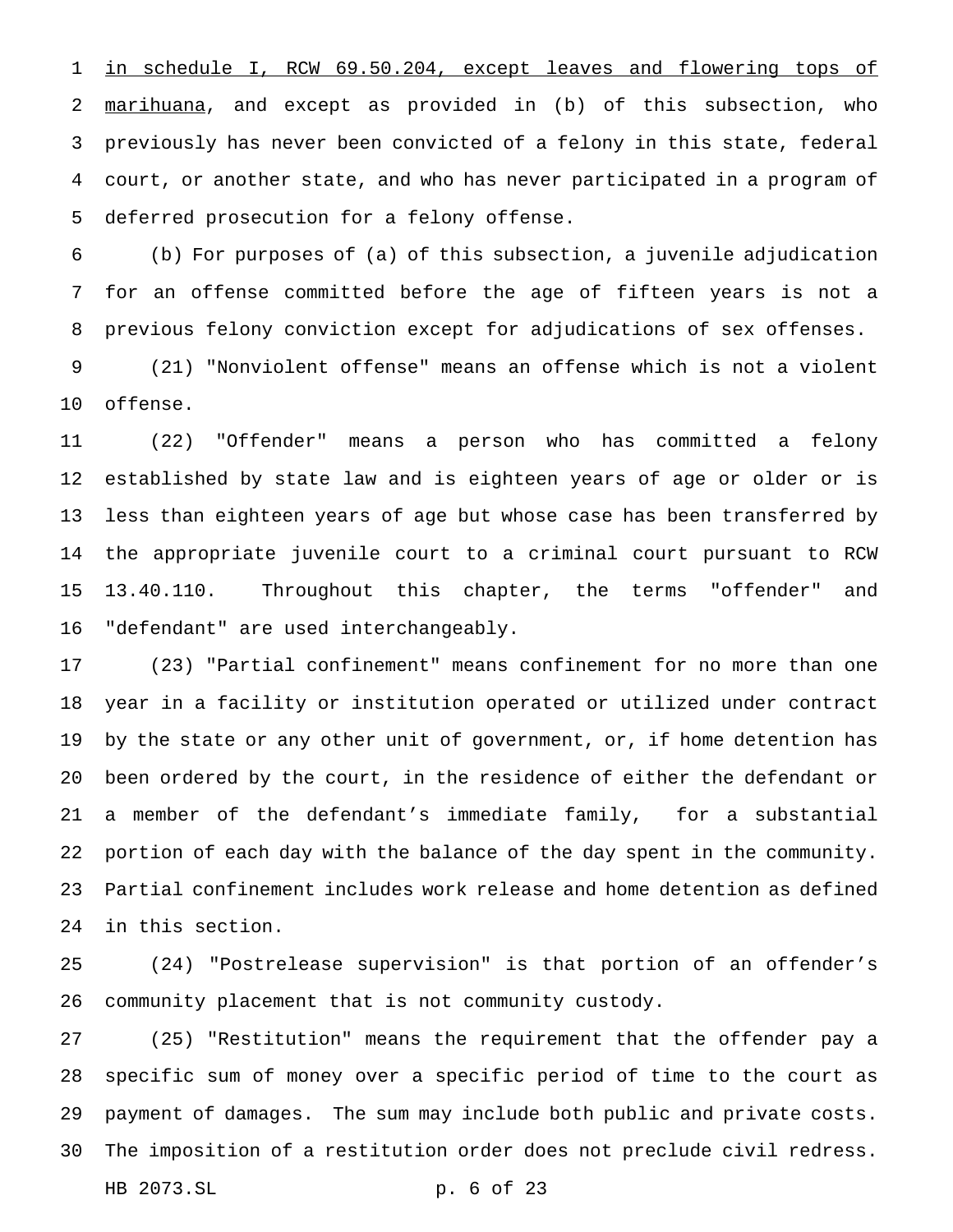(26) "Serious traffic offense" means:

 (a) Driving while intoxicated (RCW 46.61.502), actual physical control while intoxicated (RCW 46.61.504), reckless driving (RCW 46.61.500), or hit-and-run an attended vehicle (RCW 46.52.020(5)); or (b) Any federal, out-of-state, county, or municipal conviction for an offense that under the laws of this state would be classified as a serious traffic offense under (a) of this subsection.

 (27) "Serious violent offense" is a subcategory of violent offense and means:

 (a) Murder in the first degree, homicide by abuse, murder in the second degree, assault in the first degree, kidnapping in the first degree, or rape in the first degree, or an attempt, criminal 13 solicitation, or criminal conspiracy to commit one of these felonies; or

 (b) Any federal or out-of-state conviction for an offense that under the laws of this state would be a felony classified as a serious violent offense under (a) of this subsection.

 (28) "Sentence range" means the sentencing court's discretionary range in imposing a nonappealable sentence.

(29) "Sex offense" means:

 (a) A felony that is a violation of chapter 9A.44 RCW or RCW 9A.64.020 or 9.68A.090 or that is, under chapter 9A.28 RCW, a criminal attempt, criminal solicitation, or criminal conspiracy to commit such crimes;

 (b) A felony with a finding of sexual motivation under RCW 9.94A.127; or

 (c) Any federal or out-of-state conviction for an offense that under the laws of this state would be a felony classified as a sex offense under (a) of this subsection.

p. 7 of 23 HB 2073.SL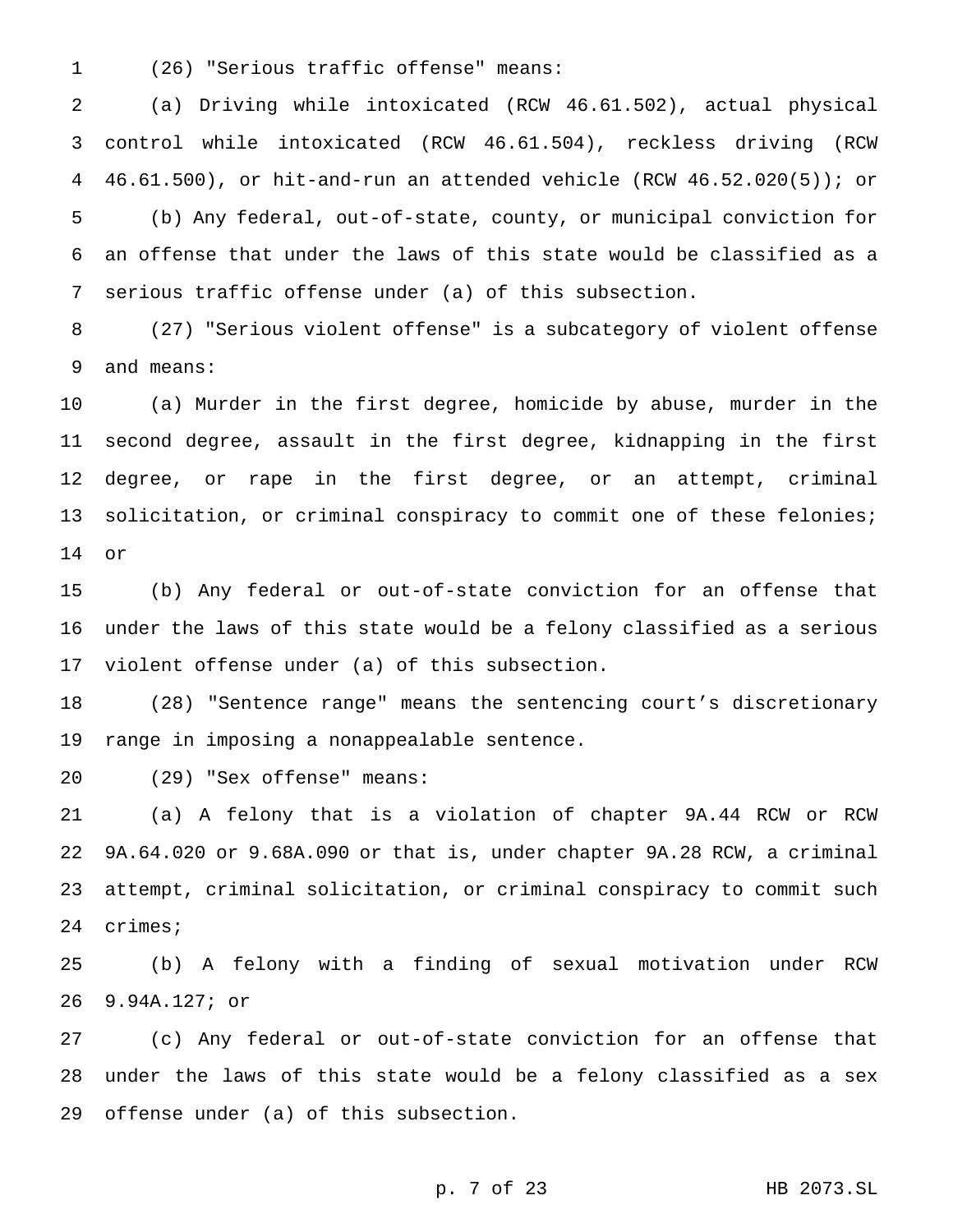(30) "Sexual motivation" means that one of the purposes for which the defendant committed the crime was for the purpose of his or her sexual gratification.

 (31) "Total confinement" means confinement inside the physical boundaries of a facility or institution operated or utilized under contract by the state or any other unit of government for twenty-four hours a day, or pursuant to RCW 72.64.050 and 72.64.060.

 (32) "Victim" means any person who has sustained emotional, psychological, physical, or financial injury to person or property as a direct result of the crime charged.

(33) "Violent offense" means:

 (a) Any of the following felonies, as now existing or hereafter amended: Any felony defined under any law as a class A felony or an attempt to commit a class A felony, criminal solicitation of or criminal conspiracy to commit a class A felony, manslaughter in the first degree, manslaughter in the second degree, indecent liberties if committed by forcible compulsion, kidnapping in the second degree, arson in the second degree, assault in the second degree, extortion in the first degree, robbery in the second degree, vehicular assault, and vehicular homicide, when proximately caused by the driving of any vehicle by any person while under the influence of intoxicating liquor or any drug as defined by RCW 46.61.502, or by the operation of any vehicle in a reckless manner;

 (b) Any conviction for a felony offense in effect at any time prior to July 1, 1976, that is comparable to a felony classified as a violent 26 offense in (a) of this subsection; and

 (c) Any federal or out-of-state conviction for an offense that under the laws of this state would be a felony classified as a violent offense under (a) or (b) of this subsection.

# HB 2073.SL p. 8 of 23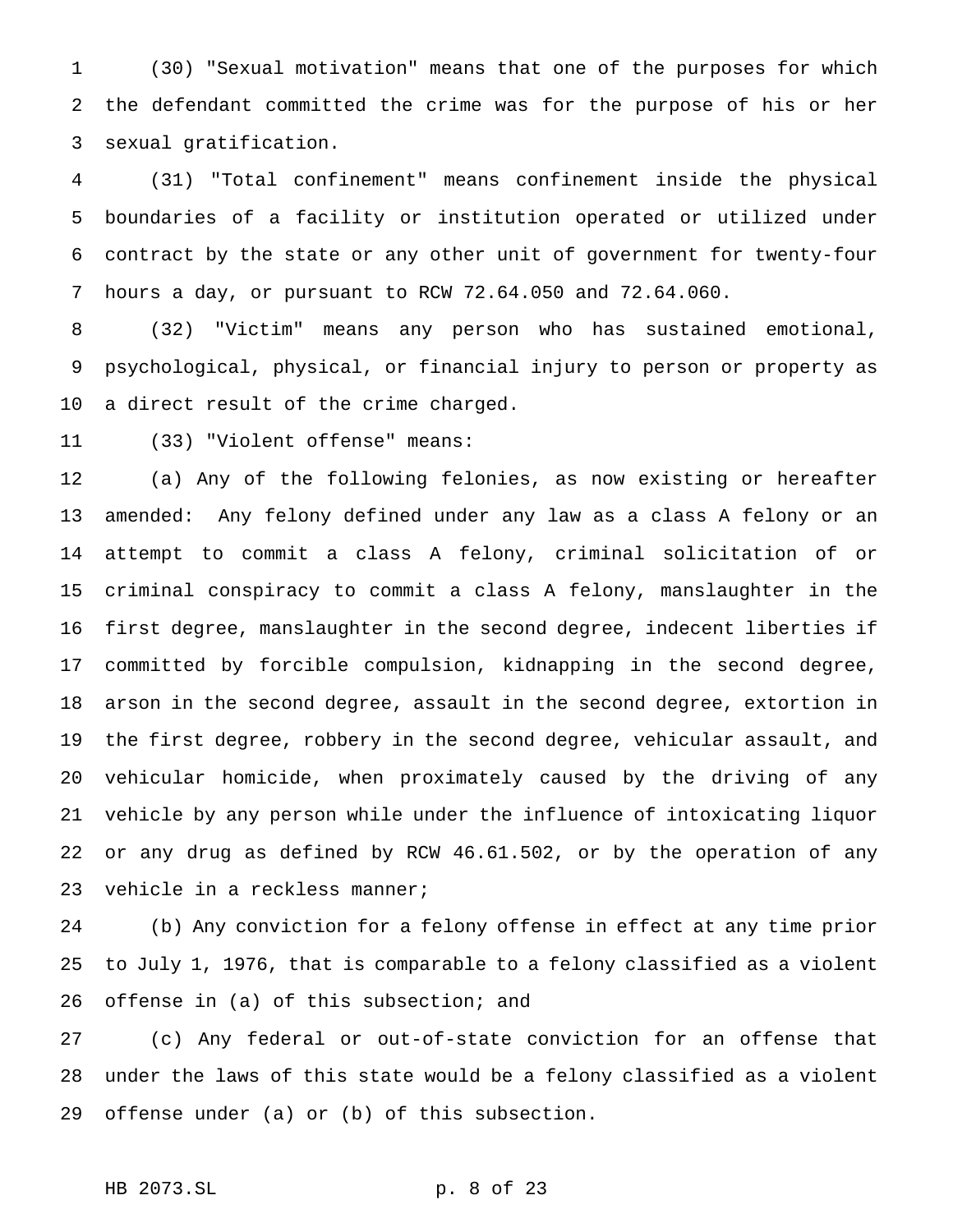(34) "Work release" means a program of partial confinement available to offenders who are employed or engaged as a student in a regular course of study at school. Participation in work release shall be conditioned upon the offender attending work or school at regularly defined hours and abiding by the rules of the work release facility.

 (35) "Home detention" means a program of partial confinement available to offenders wherein the offender is confined in a private residence subject to electronic surveillance. Home detention may not be imposed for offenders convicted of a violent offense, any sex offense, any drug offense, reckless burning in the first or second degree as defined in RCW 9A.48.040 or 9A.48.050, assault in the third degree as defined in RCW 9A.36.031, unlawful imprisonment as defined in RCW 9A.40.040, or harassment as defined in RCW 9A.46.020. Home detention may be imposed for offenders convicted of possession of a controlled substance (RCW 69.50.401(d)) or forged prescription for a controlled substance (RCW 69.50.403) if the offender fulfills the participation conditions set forth in this subsection and is monitored for drug use by treatment alternatives to street crime (TASC) or a comparable court or agency-referred program. Home detention may be imposed for offenders convicted of burglary in the second degree as defined in RCW 9A.52.030 or residential burglary conditioned upon the offender: (a) Successfully completing twenty-one days in a work release program, (b) having no convictions for burglary in the second degree or residential burglary during the preceding two years and not more than two prior convictions for burglary or residential burglary, (c) having no convictions for a violent felony offense during the preceding two years and not more than two prior convictions for a violent felony offense, (d) having no prior charges of escape, and (e) fulfilling the other conditions of the home detention program. Participation in a home detention program shall be conditioned upon:

p. 9 of 23 HB 2073.SL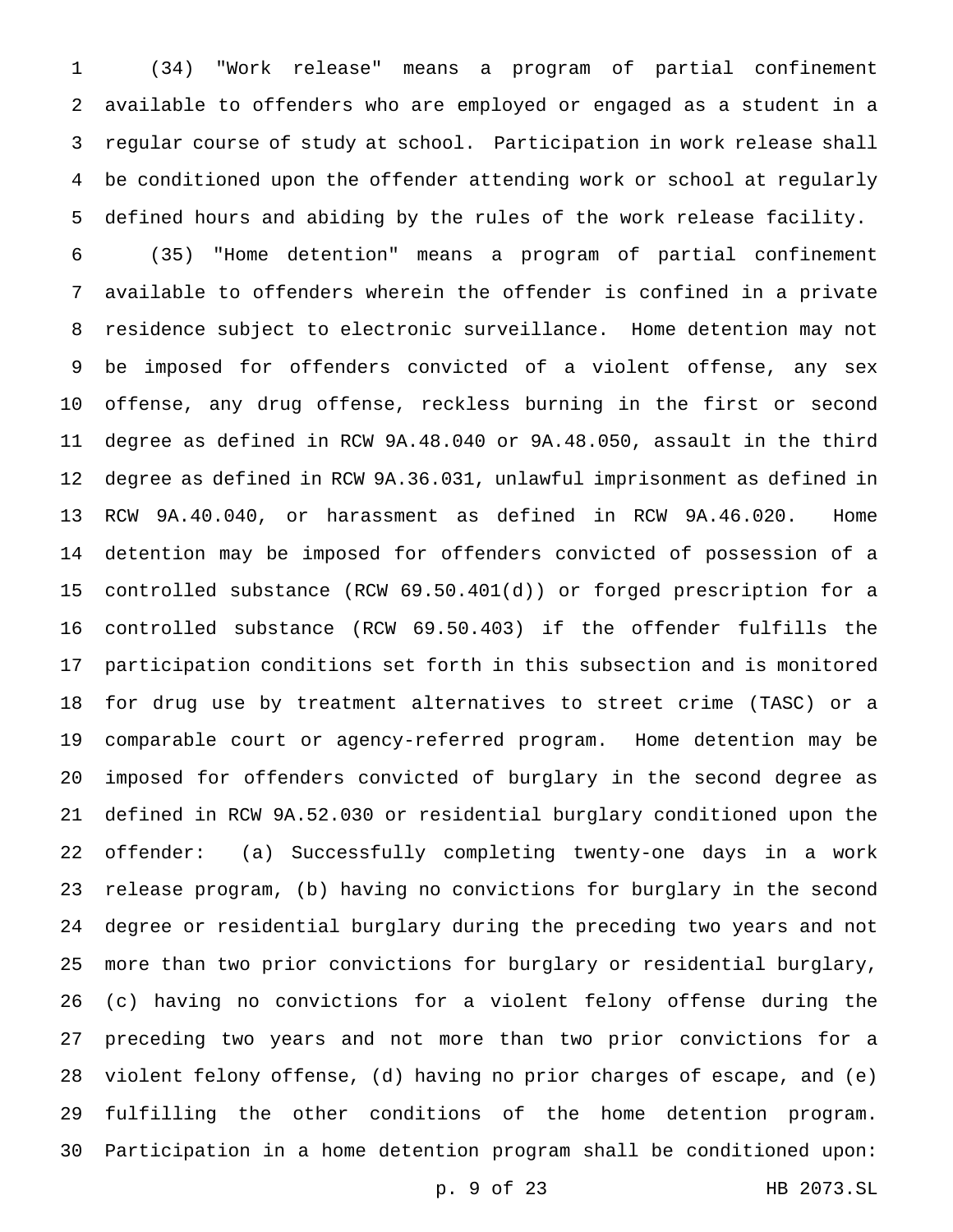$((+a))$   $(i)$  The offender obtaining or maintaining current employment or attending a regular course of school study at regularly defined hours, or the offender performing parental duties to offspring or minors 4 normally in the custody of the offender,  $((+b))$  (ii) abiding by the 5 rules of the home detention program, and  $((+e))$  (iii) compliance with court-ordered legal financial obligations. The home detention program may also be made available to offenders whose charges and convictions do not otherwise disqualify them if medical or health-related conditions, concerns or treatment would be better addressed under the home detention program, or where the health and welfare of the offender, other inmates, or staff would be jeopardized by the offender's incarceration. Participation in the home detention program for medical or health-related reasons is conditioned on the offender abiding by the rules of the home detention program and complying with court-ordered restitution.

 **Sec. 2.** RCW 9.94A.310 and 1990 c 3 s 701 are each amended to read as follows:

 (1) TABLE 1 Sentencing Grid SERIOUSNESS SCORE OFFENDER SCORE 9 0 1 2 3 4 5 6 7 8 or more \_\_\_\_\_\_\_\_\_\_\_\_\_\_\_\_\_\_\_\_\_\_\_\_\_\_\_\_\_\_\_\_\_\_\_\_\_\_\_\_\_\_\_\_\_\_\_\_\_\_\_\_\_\_\_\_\_\_\_\_\_\_\_\_\_\_\_\_\_ XV Life Sentence without Parole/Death Penalty \_\_\_\_\_\_\_\_\_\_\_\_\_\_\_\_\_\_\_\_\_\_\_\_\_\_\_\_\_\_\_\_\_\_\_\_\_\_\_\_\_\_\_\_\_\_\_\_\_\_\_\_\_\_\_\_\_\_\_\_\_\_\_\_\_\_\_\_\_\_ XIV 23y4m 24y4m 25y4m 26y4m 27y4m 28y4m 30y4m 32y10m 36y 40y 240- 250- 261- 271- 281 - 291- 312- 338- 370- 411-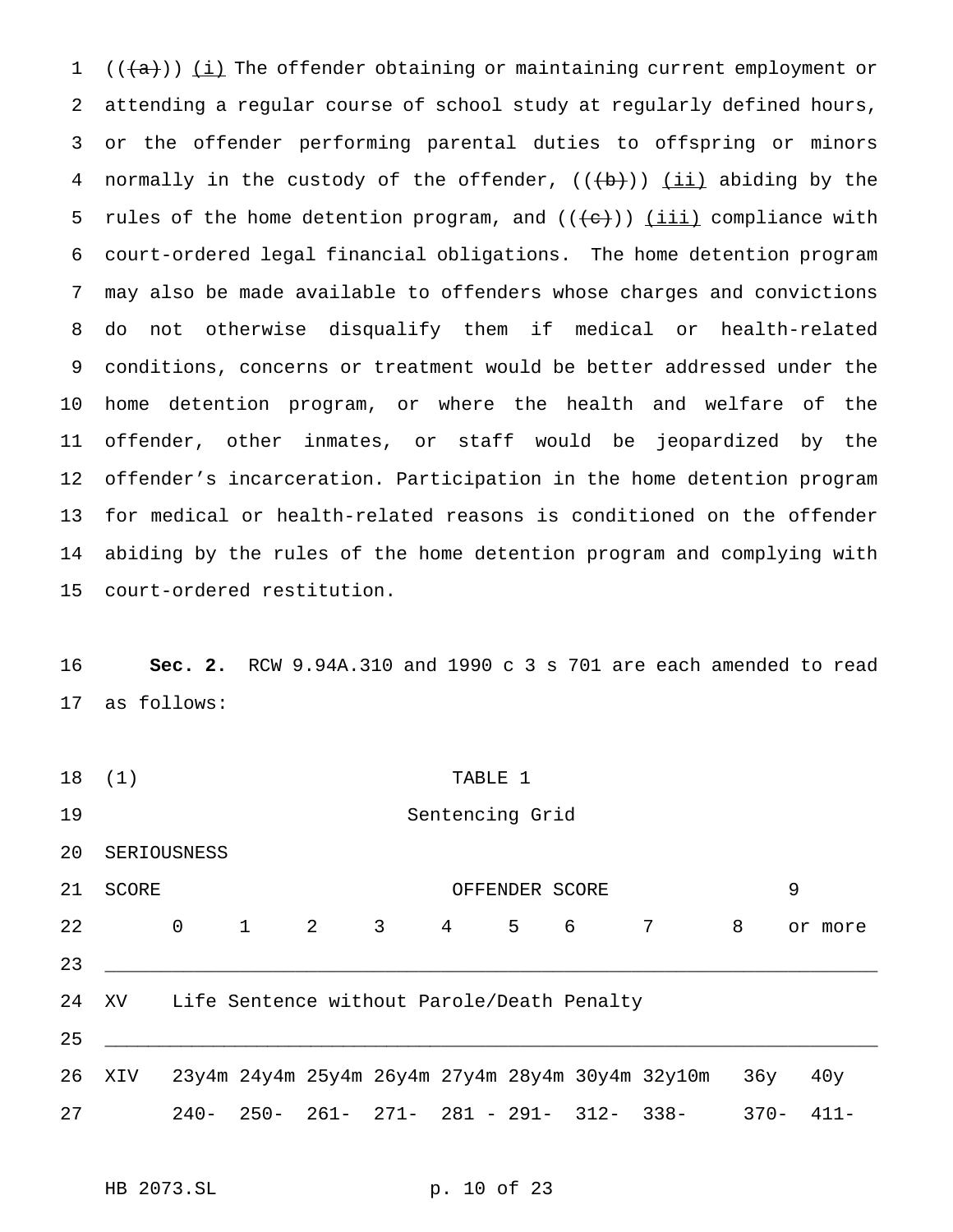| $1\,$          |             | 320     | 333     | 347     | 361                                 | 374     | 388     | 416           | 450                           | 493             | 5<br>4 8          |     |
|----------------|-------------|---------|---------|---------|-------------------------------------|---------|---------|---------------|-------------------------------|-----------------|-------------------|-----|
| $\sqrt{2}$     |             |         |         |         |                                     |         |         |               |                               |                 |                   |     |
| 3              | XIII        | 12y     | 13y     | 14y     | 15y                                 | 16y     | 17y     | 19y           | 21y                           | 25y             | 29y               |     |
| $\overline{4}$ |             | $123 -$ | $134 -$ | $144-$  | $154-$                              | $165 -$ | $175 -$ | $195 -$       | $216 -$                       | $257 -$         | $298 -$           |     |
| 5              |             | 164     | 178     | 192     | 205                                 | 219     | 233     | 260           | 288                           | 342             | $\mathsf{3}$<br>9 | - 7 |
| 6              |             |         |         |         |                                     |         |         |               |                               |                 |                   |     |
| 7              | XII         | 9y      | 9y11m   |         | 10y9m 11y8m 12y6m 13y5m 15y9m 17y3m |         |         |               |                               | $20y3m$ $23y3m$ |                   |     |
| $\, 8$         |             | $93 -$  | $102 -$ | $111 -$ | $120 -$                             | $129 -$ | $138 -$ | $162 - 178 -$ |                               | $209 -$         | $240 -$           |     |
| 9              |             | 123     | 136     | 147     | 160                                 | 171     | 184     | 216           | 236                           | 277             | 318               |     |
| 10             |             |         |         |         |                                     |         |         |               |                               |                 |                   |     |
| 11             | ΧI          | 7y6m    | 8y4m    | 9y2m    |                                     |         |         |               | 9y11m 10y9m 11y7m 14y2m 15y5m | 17y11m 20y5m    |                   |     |
| 12             |             | $78 -$  | $86 -$  | $95 -$  | $102 -$                             | $111 -$ | $120 -$ | $146 -$       | $159 -$                       | $185 -$         | $210 -$           |     |
| 13             |             | 102     | 114     | 125     | 136                                 | 147     | 158     | 194           | 211                           | 245             | 280               |     |
| 14             |             |         |         |         |                                     |         |         |               |                               |                 |                   |     |
| 15             | $\mathbf X$ | 5y      | 5y6m    | бу      | бу6m                                | 7y      | 7y6m    | 9y6m          | $10y$ 6m                      | $12y$ 6m        | $14y$ 6m          |     |
| 16             |             | $51 -$  | $57 -$  | $62 -$  | $67 -$                              | $72 -$  | $77 -$  | $98 -$        | $108 -$                       | $129 -$         | $149 -$           |     |
| $17$           |             | 68      | 75      | 82      | 89                                  | 96      | 102     | 130           | 144                           | 171             | 198               |     |
| 18             |             |         |         |         |                                     |         |         |               |                               |                 |                   |     |
| 19             | IX!         | 3y      | 3y6m    | 4y      | $4y$ 6m                             | 5y      | 5y6m    | 7y6m          | 8y6m                          | 10y6m 12y6m     |                   |     |
| 20             |             | $31 -$  | $36 -$  | $41 -$  | $46 -$                              | $51 -$  | $57 -$  | $77 -$        | $87 -$                        | $108 - 129 -$   |                   |     |
| 21             |             | 41      | 48      | 54      | 61                                  | 68      | 75      | 102           | 116                           | 144             | 171               |     |
| 22             |             |         |         |         |                                     |         |         |               |                               |                 |                   |     |
| 23             | VIII        | 2y      | 2y6m    | 3y      | 3y6m                                | 4y      | $4y$ 6m | бу6m          | 7y6m                          | 8y6m            | 10y6m             |     |
| 24             |             | $21 -$  | $26 -$  | $31 -$  | $36 -$                              | $41 -$  | $46 -$  | $67 -$        | $77 -$                        | $87 -$          | $108 -$           |     |
| 25             |             | 27      | 34      | 41      | 48                                  | 54      | 61      | 89            | 102                           | 116             | 144               |     |
| 26             |             |         |         |         |                                     |         |         |               |                               |                 |                   |     |
| 27             | <b>IIV</b>  | 18m     | 2y      | 2y6m    | 3y                                  | 3y6m    | 4y      | 5y6m          | бу6m                          | 7y6m            | $8y$ 6m           |     |
| 28             |             | $15 -$  | $21 -$  | $26 -$  | $31 -$                              | $36 -$  | $41 -$  | $57 -$        | $67 -$                        | $77 -$          | $87 -$            |     |
| 29             |             | 20      | 27      | 34      | 41                                  | 48      | 54      | 75            | 89                            | 102             | 116               |     |
| 30             |             |         |         |         |                                     |         |         |               |                               |                 |                   |     |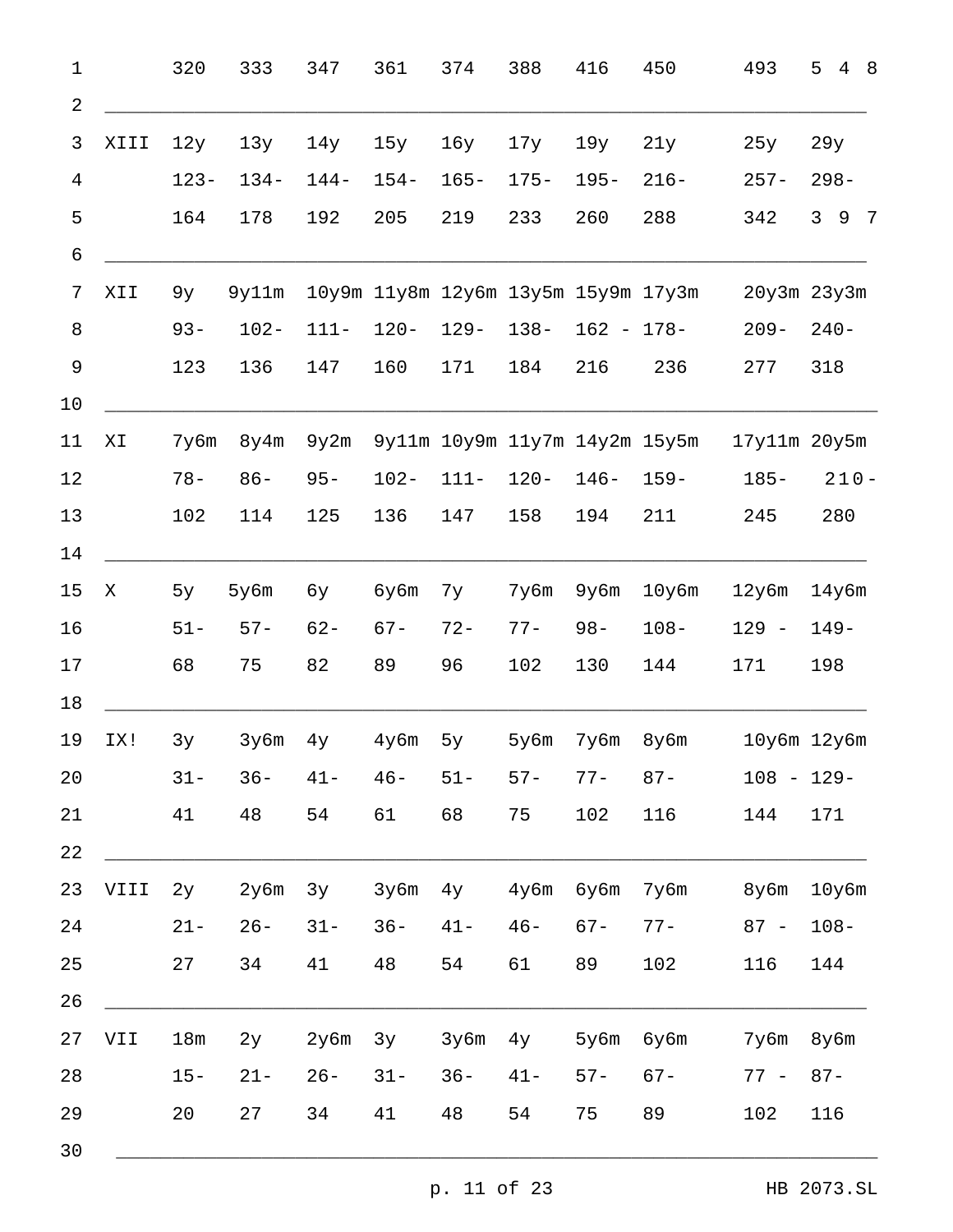| $\mathbf 1$     | VI                    | 13m            | 18m            | 2y             | 2y6m           | 3y       | 3y6m   | 4y6m     | 5y6m   |        | бу6m   |        | 7y6m   |  |
|-----------------|-----------------------|----------------|----------------|----------------|----------------|----------|--------|----------|--------|--------|--------|--------|--------|--|
| $\overline{2}$  |                       | $12 + -$       | $15 -$         | $21 -$         | $26 -$         | $31 -$   | $36 -$ | $46 -$   | $57 -$ |        | $67 -$ |        | $77 -$ |  |
| $\mathfrak{Z}$  |                       | 14             | 20             | 27             | 34             | 41       | 48     | 61       | 75     |        | 89     |        | 102    |  |
| $\overline{4}$  |                       |                |                |                |                |          |        |          |        |        |        |        |        |  |
| 5               | $\boldsymbol{\nabla}$ | 9m             | 13m            | 15m            | 18m            | 2y2m     | 3y2m   | 4y       | 5y     |        | бу     |        | 7у     |  |
| $\epsilon$      |                       | $6-$           | $12 + -$       | $13 -$         | $15 -$         | $22 -$   | $33 -$ | $41 -$   | $51 -$ |        | $62 -$ |        | $72 -$ |  |
| $\overline{7}$  |                       | $1\,2$         | 14             | $17$           | 20             | 29       | 43     | 54       | 68     |        | 82     |        | 96     |  |
| $\,8\,$         | ${\tt IV}$            | бm             | 9m             | 13m            | 15m            | 18m      | 2y2m   | 3y2m     | 4y2m   |        | 5y2m   |        | 6y2m   |  |
| $\mathsf 9$     |                       | $3 -$          | $6-$           | $12 + -$       | $13 -$         | $15 -$   | $22 -$ | $33 -$   | $43 -$ |        | $53 -$ |        | $63 -$ |  |
| 10              |                       | 9              | $12$           | 14             | 17             | 20       | 29     | 43       | 57     |        | 70     |        | 84     |  |
| $11\,$          |                       |                |                |                |                |          |        |          |        |        |        |        |        |  |
| 12              | III                   | 2m             | 5m             | 8 <sub>m</sub> | 11m            | 14m      | 20m    | 2y2m     | 3y2m   |        | 4y2m   |        | 5y     |  |
| 13              |                       | $1 -$          | $3 -$          | $4-$           | $9-$           | $12 + -$ | $17 -$ | $22 -$   | $33 -$ |        | $43 -$ |        | $51 -$ |  |
| 14              |                       | $\mathsf{3}$   | 8              | 12             | 12             | 16       | 22     | 29       | 43     |        | 57     |        | 68     |  |
| $15$            |                       |                |                |                |                |          |        |          |        |        |        |        |        |  |
| 16              | II                    | 4 <sub>m</sub> | бm             | 8 <sub>m</sub> | 13m            | 16m      | 20m    | 2y2m     | 3y2m   | 4y2m   |        |        |        |  |
| 17              |                       | $0 - 90$       | $2 -$          | $3 -$          | $4-$           | $12 + -$ | $14 -$ | $17 -$   | $22 -$ | $33 -$ |        | $43 -$ |        |  |
| $18\,$          |                       | Days           | 6              | 9              | $12$           | 14       | $18\,$ | 22       | 29     | 43     |        | 57     |        |  |
| 19              |                       |                |                |                |                |          |        |          |        |        |        |        |        |  |
| 20 <sub>o</sub> | $\mathbf I$           | 3m             | 4 <sub>m</sub> | 5m             | 8 <sub>m</sub> | 13m      | 16m    | 20m      | 2y2m   |        |        |        |        |  |
| 21              |                       | $0 - 60$       | $0 - 90$       | $2 -$          | $2 -$          | $3 -$    | $4-$   | $12 + -$ | $14-$  |        | $17 -$ | $22 -$ |        |  |
| 22              |                       | Days           | Days 5         |                | $6\phantom{.}$ | 8        | 12     | 14       | 18     | 22     |        | 29     |        |  |
| 23              |                       |                |                |                |                |          |        |          |        |        |        |        |        |  |

 NOTE: Numbers in the first horizontal row of each seriousness category 25 represent sentencing midpoints in  $years(y)$  and months(m). Numbers in the second and third rows represent presumptive sentencing ranges in months, or in days if so designated. 12+ equals one year and one day. (2) For persons convicted of the anticipatory offenses of criminal attempt, solicitation, or conspiracy under chapter 9A.28 RCW, the presumptive sentence is determined by locating the sentencing grid HB 2073.SL p. 12 of 23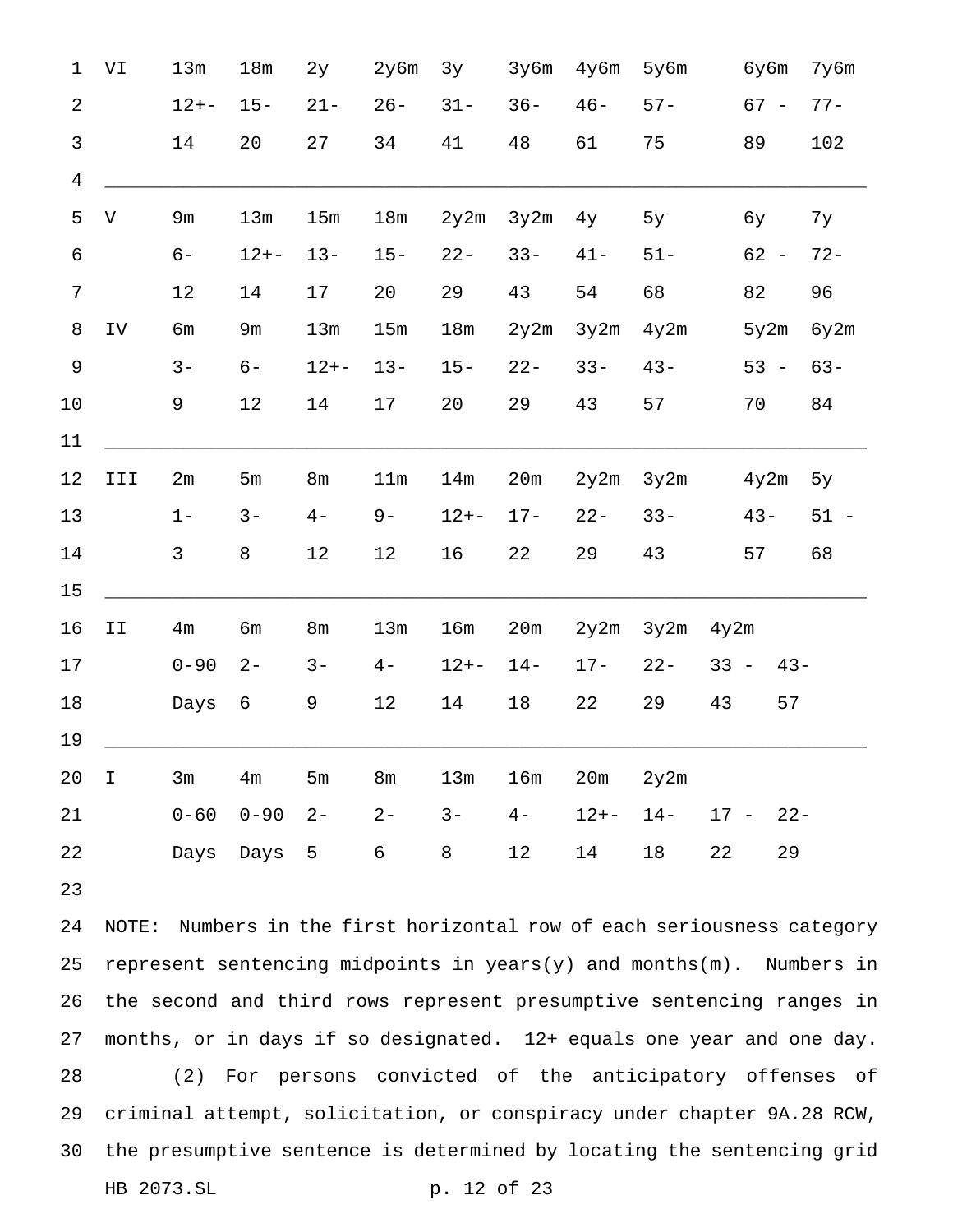sentence range defined by the appropriate offender score and the seriousness level of the completed crime, and multiplying the range by 75 percent.

 (3) The following additional times shall be added to the presumptive sentence if the offender or an accomplice was armed with a deadly weapon as defined in this chapter and the offender is being sentenced for one of the crimes listed in this subsection. If the offender or an accomplice was armed with a deadly weapon and the offender is being sentenced for an anticipatory offense under chapter 9A.28 RCW to commit one of the crimes listed in this subsection, the following times shall be added to the presumptive range determined under subsection (2) of this section:

 (a) 24 months for Rape 1 (RCW 9A.44.040), Robbery 1 (RCW 9A.56.200), or Kidnapping 1 (RCW 9A.40.020)

(b) 18 months for Burglary 1 (RCW 9A.52.020)

 (c) 12 months for Assault 2 (RCW 9A.36.020 or 9A.36.021), Escape 1 (RCW 9A.76.110), Kidnapping 2 (RCW 9A.40.030), Burglary 2 of a building other than a dwelling (RCW 9A.52.030), Theft of Livestock 1 or 2 (RCW 9A.56.080), or any drug offense.

 (4) The following additional times shall be added to the presumptive sentence if the offender or an accomplice committed the offense while in a county jail or state correctional facility as that term is defined in this chapter and the offender is being sentenced for one of the crimes listed in this subsection. If the offender or an accomplice committed one of the crimes listed in this subsection while in a county jail or state correctional facility as that term is defined in this chapter, and the offender is being sentenced for an anticipatory offense under chapter 9A.28 RCW to commit one of the crimes listed in this subsection, the following times shall be added to

p. 13 of 23 HB 2073.SL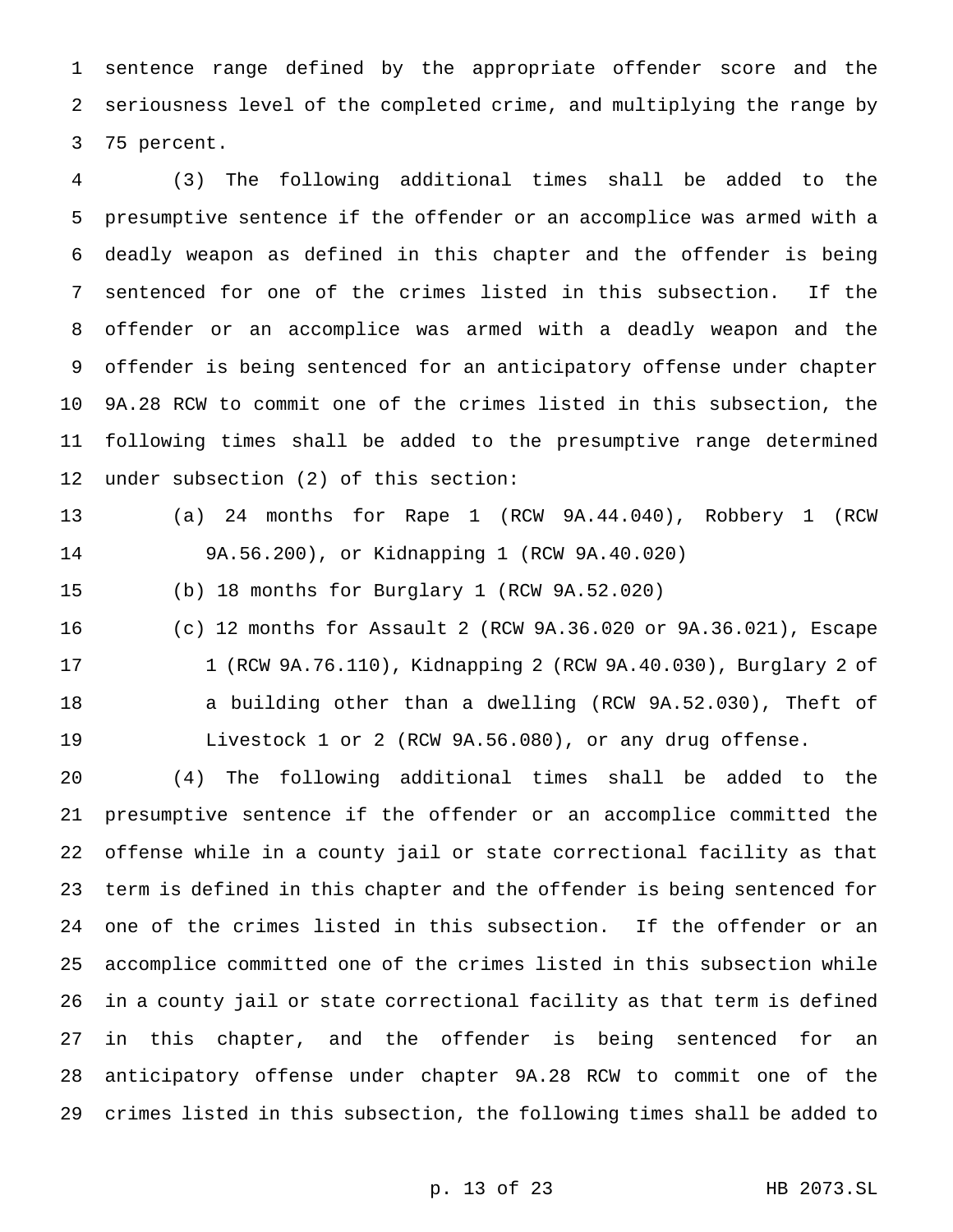the presumptive sentence range determined under subsection (2) of this section:

 (a) Eighteen months for offenses committed under RCW 69.50.401(a)(1)(i) or 69.50.410;

 (b) Fifteen months for offenses committed under RCW 6  $69.50.401(a)(1)(ii)$ , (iii), and (iv);

 (c) Twelve months for offenses committed under RCW 69.50.401(d). For the purposes of this subsection, all of the real property of a state correctional facility or county jail shall be deemed to be part of that facility or county jail.

 (5) An additional twenty-four months shall be added to the presumptive sentence for any ranked offense involving a violation of chapter 69.50 RCW if the offense was also a violation of RCW 69.50.435.

 **Sec. 3.** RCW 9.94A.320 and 1990 c 3 s 702 are each amended to read as follows:

# 16 TABLE 2

- CRIMES INCLUDED WITHIN EACH SERIOUSNESS LEVEL XV Aggravated Murder 1 (RCW 10.95.020)
- XIV Murder 1 (RCW 9A.32.030)
- Homicide by abuse (RCW 9A.32.055)
- XIII Murder 2 (RCW 9A.32.050)
- XII Assault 1 (RCW 9A.36.011)
- XI Rape 1 (RCW 9A.44.040)

Rape of a Child 1 (RCW 9A.44.073)

- X Kidnapping 1 (RCW 9A.40.020)
- Rape 2 (RCW 9A.44.050)
- Rape of a Child 2 (RCW 9A.44.076)
- Child Molestation 1 (RCW 9A.44.083)

HB 2073.SL p. 14 of 23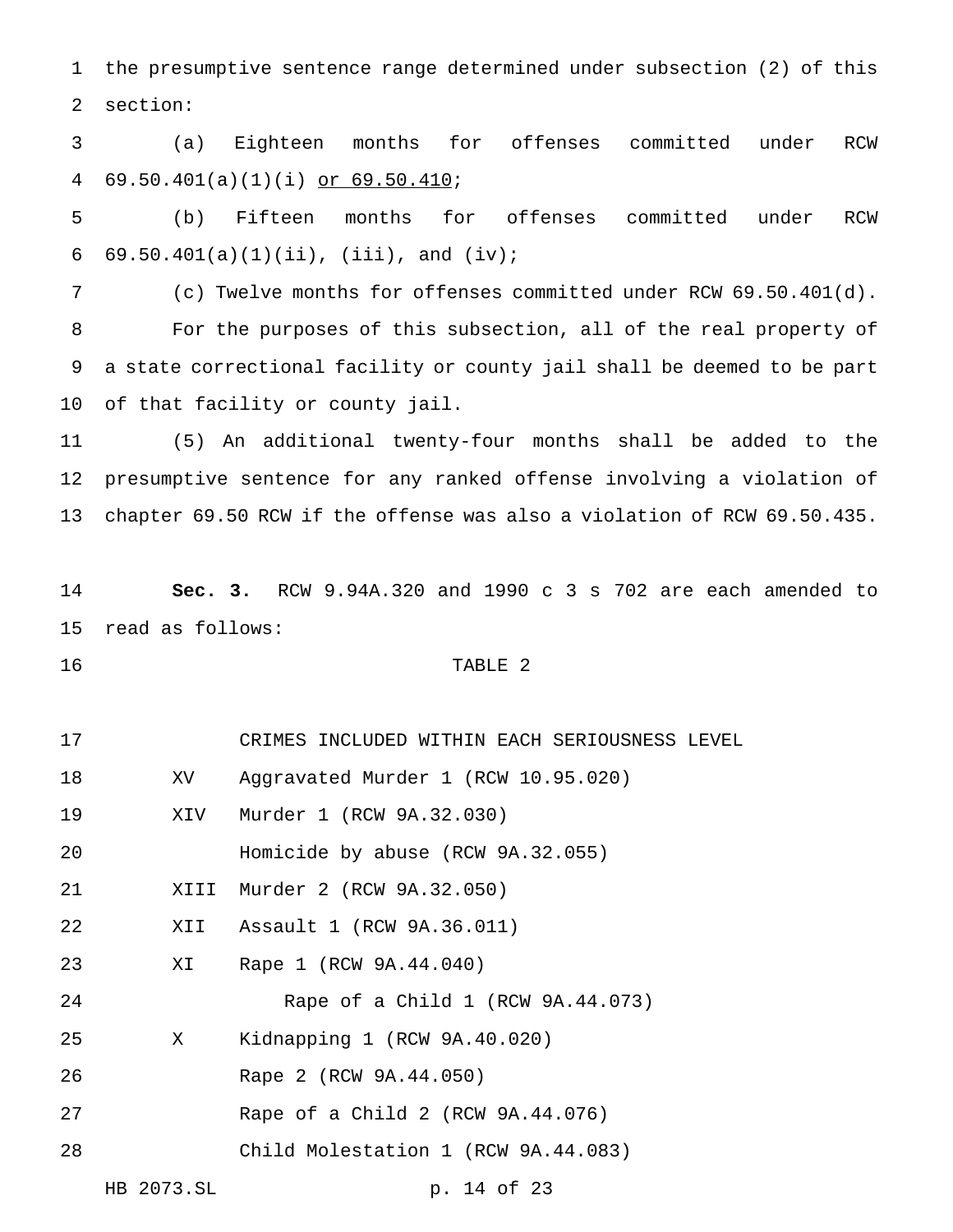| $\mathbf 1$ |      | Damaging building, etc., by explosion with threat to       |
|-------------|------|------------------------------------------------------------|
| 2           |      | human being (RCW 70.74.280(1))                             |
| 3           |      | Over 18 and deliver heroin or narcotic from Schedule I     |
| 4           |      | or II to someone under 18 (RCW 69.50.406)                  |
| 5           |      | Leading Organized Crime (RCW $9A.82.060(1)(a)$ )           |
| 6           | IX   | Robbery 1 (RCW 9A.56.200)                                  |
| 7           |      | Manslaughter 1 (RCW 9A.32.060)                             |
| 8           |      | Explosive devices prohibited (RCW 70.74.180)               |
| 9           |      | Indecent Liberties (with forcible compulsion)              |
| 10          |      | (RCW 9A.44.100(1)(a))                                      |
| 11          |      | Endangering life and property by explosives with threat to |
| 12          |      | human being (RCW 70.74.270)                                |
| 13          |      | Over 18 and deliver narcotic from Schedule III, IV, or V   |
| 14          |      | or a nonnarcotic from Schedule I-V to someone under        |
| 15          |      | 18 and 3 years junior (RCW 69.50.406)                      |
| 16          |      | Controlled Substance Homicide (RCW 69.50.415)              |
| 17          |      | Sexual Exploitation (RCW 9.68A.040)                        |
| 18          |      | Inciting Criminal Profiteering (RCW 9A.82.060(1)(b)        |
| 19          | VIII | Arson 1 (RCW 9A.48.020)                                    |
| 20          |      | Promoting Prostitution 1 (RCW 9A.88.070)                   |
| 21          |      | Selling ((heroin)) for profit (controlled or counterfeit)  |
| 22          |      | any controlled substance (RCW 69.50.410)                   |
| 23          |      | Manufacture, deliver, or possess with intent to deliver    |
| 24          |      | heroin or cocaine (RCW $69.50.401(a)(1)(i)$ )              |
| 25          |      | Manufacture, deliver, or possess with intent to deliver    |
| 26          |      | methamphetamine $(RCW 69.50.401(a)(1)(ii))$                |
| 27          |      | Vehicular Homicide, by being under the influence of        |
| 28          |      | intoxicating liquor or any drug or by the operation of     |
| 29          |      | any vehicle in a reckless manner (RCW 46.61.520)           |
| 30          | VII  | Burglary 1 (RCW 9A.52.020)                                 |
|             |      |                                                            |

p. 15 of 23 HB 2073.SL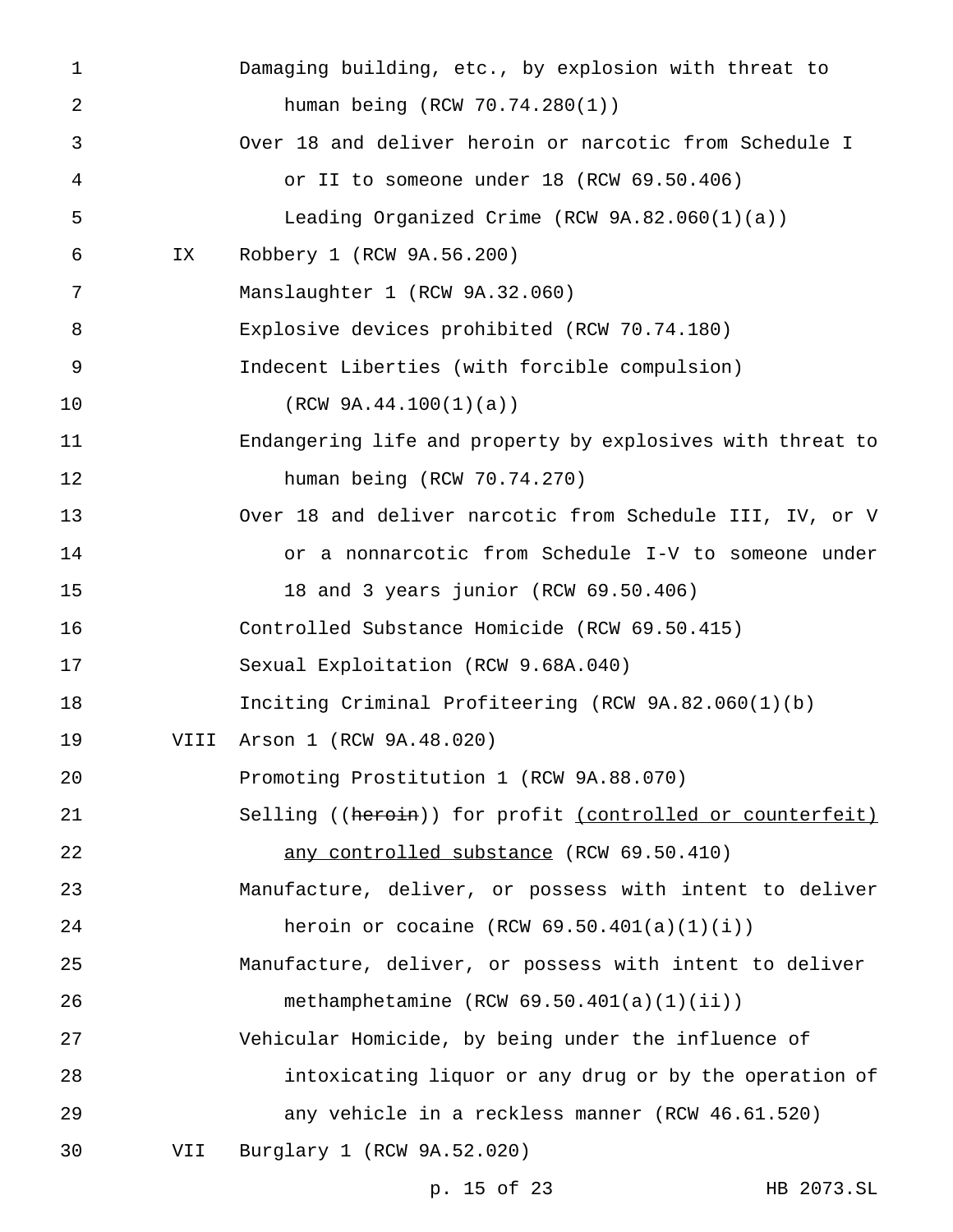| $\mathbf 1$ |            | Vehicular Homicide, by disregard for the safety of others   |
|-------------|------------|-------------------------------------------------------------|
| 2           |            | (RCW 46.61.520)                                             |
| 3           |            | Introducing Contraband 1 (RCW 9A.76.140)                    |
| 4           |            | Indecent Liberties (without forcible compulsion)            |
| 5           |            | $(RCW 9A.44.100(1)$ (b) and (c))                            |
| 6           |            | Child Molestation 2 (RCW 9A.44.086)                         |
| 7           |            | Dealing in depictions of minor engaged in sexually explicit |
| 8           |            | conduct (RCW 9.68A.050)                                     |
| 9           |            | Sending, bringing into state depictions of minor engaged    |
| 10          |            | in sexually explicit conduct (RCW 9.68A.060)                |
| 11          |            | Involving a minor in drug dealing (RCW $69.50.401(f)$ )     |
| 12          | VI         | Bribery (RCW 9A.68.010)                                     |
| 13          |            | Manslaughter 2 (RCW 9A.32.070)                              |
| 14          |            | Rape of a Child 3 (RCW 9A.44.079)                           |
| 15          |            | Intimidating a Juror/Witness (RCW 9A.72.110, 9A.72.130)     |
| 16          |            | Damaging building, etc., by explosion with no threat to     |
| 17          |            | human being (RCW 70.74.280(2))                              |
| 18          |            | Endangering life and property by explosives with no threat  |
| 19          |            | to human being (RCW 70.74.270)                              |
| 20          |            | Incest 1 (RCW 9A.64.020(1))                                 |
| 21          |            | ((Selling for profit (controlled or counterfeit) any        |
| 22          |            | controlled substance (except heroin) (RCW 69.50.410)))      |
| 23          |            | Manufacture, deliver, or possess with intent to deliver     |
| 24          |            | narcotics from Schedule I or II (except heroin or           |
| 25          |            | cocaine) (RCW $69.50.401(a)(1)(i)$ )                        |
| 26          |            | Intimidating a Judge (RCW 9A.72.160)                        |
| 27          |            | Bail Jumping with Murder 1 (RCW 9A.76.170(2)(a))            |
| 28          | V          | Criminal Mistreatment 1 (RCW 9A.42.020)                     |
| 29          |            | Rape 3 (RCW 9A.44.060)                                      |
| 30          |            | Sexual Misconduct with a Minor 1 (RCW 9A.44.093)            |
|             | HB 2073.SL | p. 16 of 23                                                 |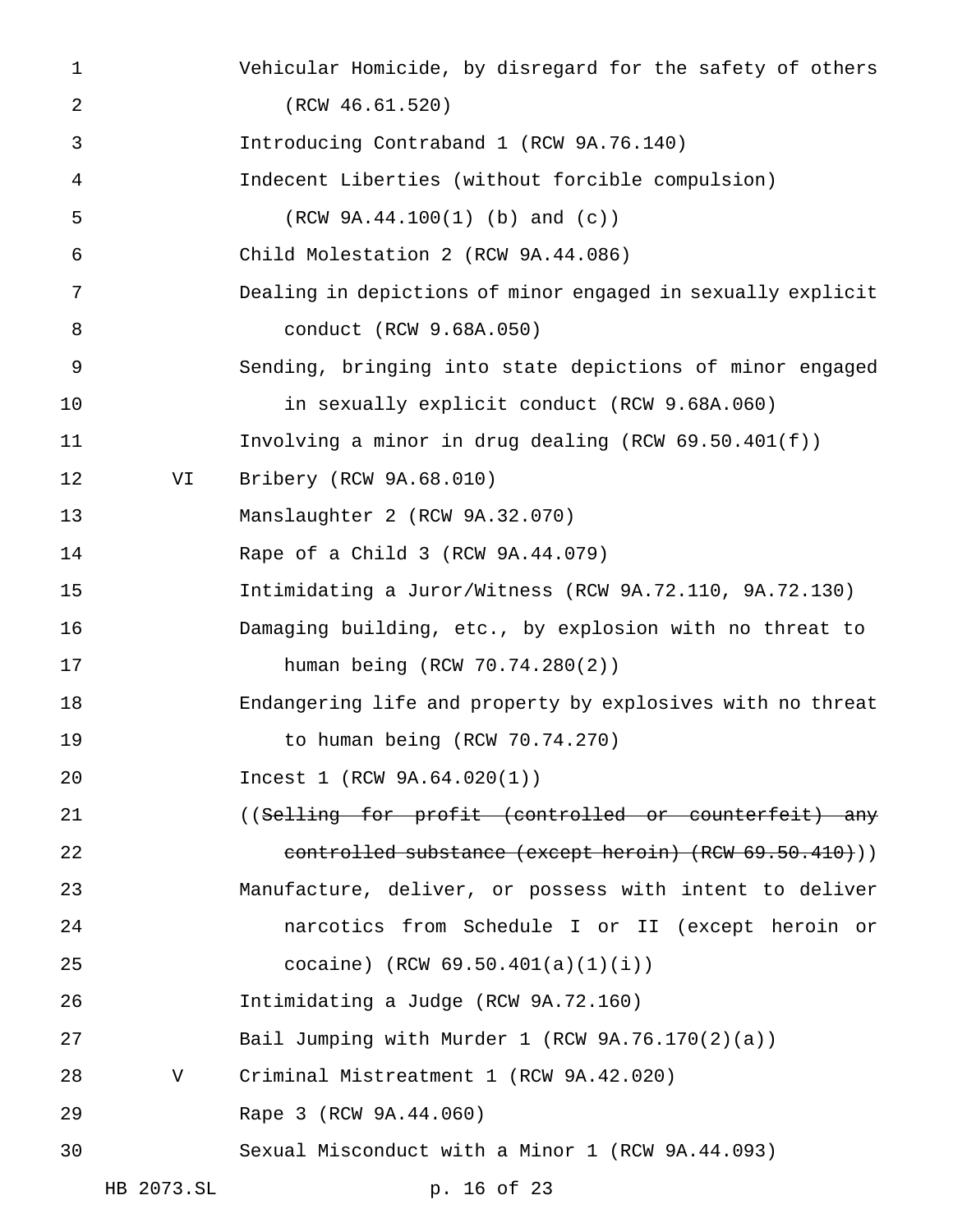| $\mathbf{1}$   |    | Child Molestation 3 (RCW 9A.44.089)                         |            |
|----------------|----|-------------------------------------------------------------|------------|
| 2              |    | Kidnapping 2 (RCW 9A.40.030)                                |            |
| 3              |    | Extortion 1 (RCW 9A.56.120)                                 |            |
| $\overline{4}$ |    | Incest 2 (RCW 9A.64.020(2))                                 |            |
| 5              |    | Perjury 1 (RCW 9A.72.020)                                   |            |
| 6              |    | Extortionate Extension of Credit (RCW 9A.82.020)            |            |
| 7              |    | Advancing money or property for extortionate extension of   |            |
| 8              |    | credit (RCW 9A.82.030)                                      |            |
| 9              |    | Extortionate Means to Collect Extensions of Credit          |            |
| 10             |    | (RCW 9A.82.040)                                             |            |
| 11             |    | Rendering Criminal Assistance 1 (RCW 9A.76.070)             |            |
| 12             |    | Bail Jumping with class A Felony (RCW $9A.76.170(2)(b)$ )   |            |
| 13             |    | Delivery of imitation controlled substance by person        |            |
| 14             |    | eighteen or over to person under eighteen                   |            |
| 15             |    | (RCW 69.52.030(2))                                          |            |
| 16             | IV | Residential Burglary (RCW 9A.52.025)                        |            |
| 17             |    | Theft of Livestock 1 (RCW 9A.56.080)                        |            |
| 18             |    | Robbery 2 (RCW 9A.56.210)                                   |            |
| 19             |    | Assault 2 (RCW 9A.36.021)                                   |            |
| 20             |    | Escape 1 (RCW 9A.76.110)                                    |            |
| 21             |    | Arson 2 (RCW 9A.48.030)                                     |            |
| 22             |    | Bribing a Witness/Bribe Received by Witness (RCW 9A.72.090, |            |
| 23             |    | 9A.72.100)                                                  |            |
| 24             |    | Malicious Harassment (RCW 9A.36.080)                        |            |
| 25             |    | Threats to Bomb (RCW 9.61.160)                              |            |
| 26             |    | Willful Failure to Return from Furlough (RCW 72.66.060)     |            |
| 27             |    | Hit and Run -- Injury Accident (RCW $46.52.020(4)$ )        |            |
| 28             |    | Vehicular Assault (RCW 46.61.522)                           |            |
| 29             |    | Manufacture, deliver, or possess with intent to deliver     |            |
| 30             |    | narcotics from Schedule III, IV, or V or nonnarcotics       |            |
|                |    | p. 17 of 23                                                 | HB 2073.SL |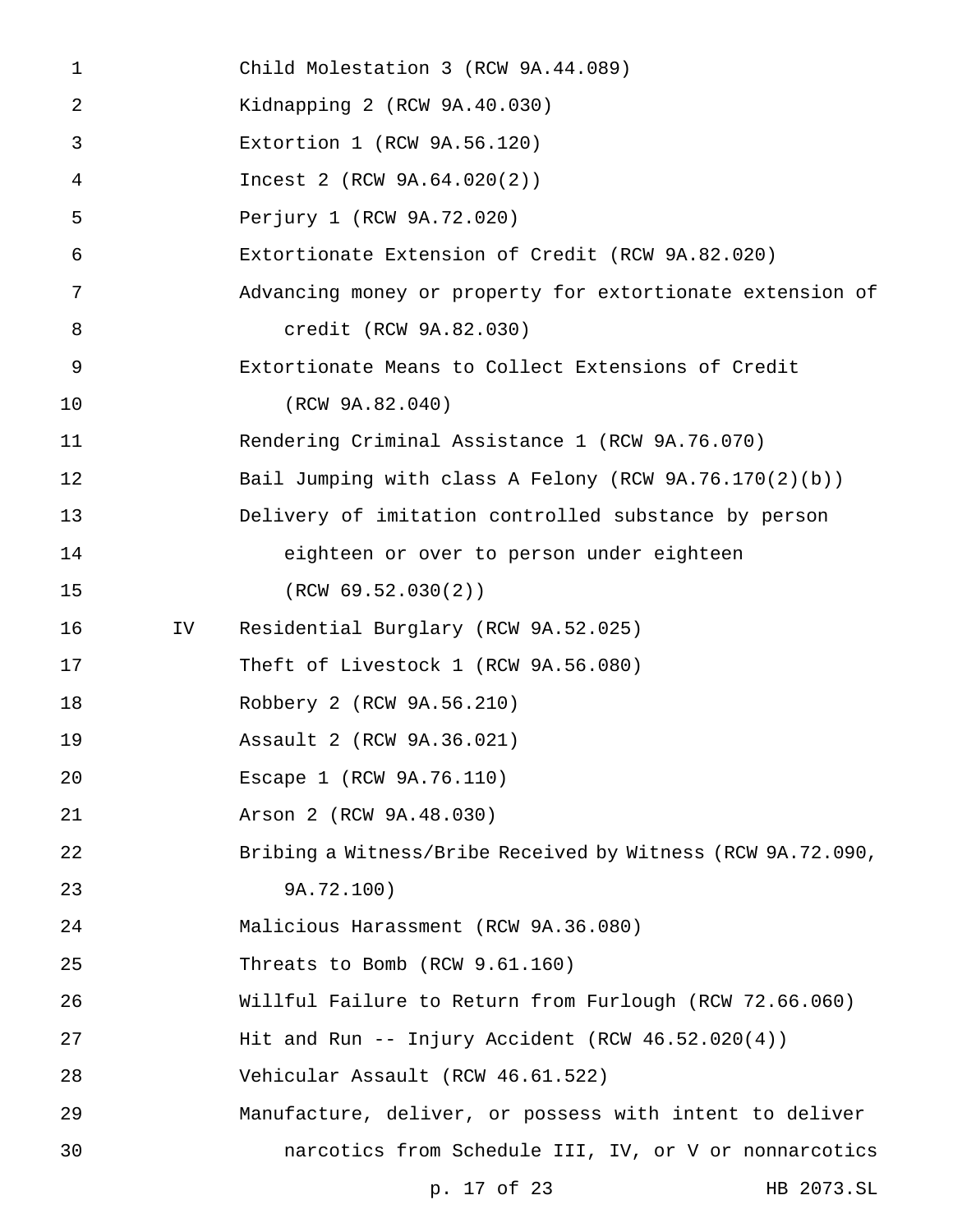| $\mathbf 1$ |     | from              | Schedule                                          | $I-V$ | (except marijuana                                              | or |
|-------------|-----|-------------------|---------------------------------------------------|-------|----------------------------------------------------------------|----|
| 2           |     |                   | methamphetamines) $(RCW 69.50.401(a)(1)(ii)$      |       |                                                                |    |
| 3           |     |                   | $through (iv)$ )                                  |       |                                                                |    |
| 4           |     |                   |                                                   |       | Influencing Outcome of Sporting Event (RCW 9A.82.070)          |    |
| 5           |     |                   |                                                   |       | Use of Proceeds of Criminal Profiteering (RCW 9A.82.080        |    |
| 6           |     | $(1)$ and $(2)$ ) |                                                   |       |                                                                |    |
| 7           |     |                   |                                                   |       | Knowingly Trafficking in Stolen Property (RCW 9A.82.050(2))    |    |
| 8           | III |                   | Criminal mistreatment 2 (RCW 9A.42.030)           |       |                                                                |    |
| 9           |     |                   | Extortion 2 (RCW 9A.56.130)                       |       |                                                                |    |
| 10          |     |                   | Unlawful Imprisonment (RCW 9A.40.040)             |       |                                                                |    |
| 11          |     |                   | Assault 3 (RCW 9A.36.031)                         |       |                                                                |    |
| 12          |     |                   | Custodial Assault (RCW 9A.36.100)                 |       |                                                                |    |
| 13          |     |                   | Unlawful possession of firearm or pistol by felon |       |                                                                |    |
| 14          |     |                   | (RCW 9.41.040)                                    |       |                                                                |    |
| 15          |     |                   | Harassment (RCW 9A.46.020)                        |       |                                                                |    |
| 16          |     |                   | Promoting Prostitution 2 (RCW 9A.88.080)          |       |                                                                |    |
| 17          |     |                   |                                                   |       | Willful Failure to Return from Work Release (RCW 72.65.070)    |    |
| 18          |     |                   | Burglary 2 (RCW 9A.52.030)                        |       |                                                                |    |
| 19          |     |                   | Introducing Contraband 2 (RCW 9A.76.150)          |       |                                                                |    |
| 20          |     |                   | Communication with a Minor for Immoral Purposes   |       |                                                                |    |
| 21          |     |                   | (RCW 9.68A.090)                                   |       |                                                                |    |
| 22          |     |                   | Patronizing a Juvenile Prostitute (RCW 9.68A.100) |       |                                                                |    |
| 23          |     |                   | Escape 2 (RCW 9A.76.120)                          |       |                                                                |    |
| 24          |     |                   | Perjury 2 (RCW 9A.72.030)                         |       |                                                                |    |
| 25          |     |                   |                                                   |       | Bail Jumping with class B or C Felony (RCW $9A.76.170(2)(c)$ ) |    |
| 26          |     |                   | Intimidating a Public Servant (RCW 9A.76.180)     |       |                                                                |    |
| 27          |     |                   | Tampering with a Witness (RCW 9A.72.120)          |       |                                                                |    |
| 28          |     |                   |                                                   |       | Manufacture, deliver, or possess with intent to deliver        |    |
| 29          |     |                   | marijuana (RCW $69.50.401(a)(1)(ii)$ )            |       |                                                                |    |
|             |     |                   |                                                   |       |                                                                |    |

HB 2073.SL p. 18 of 23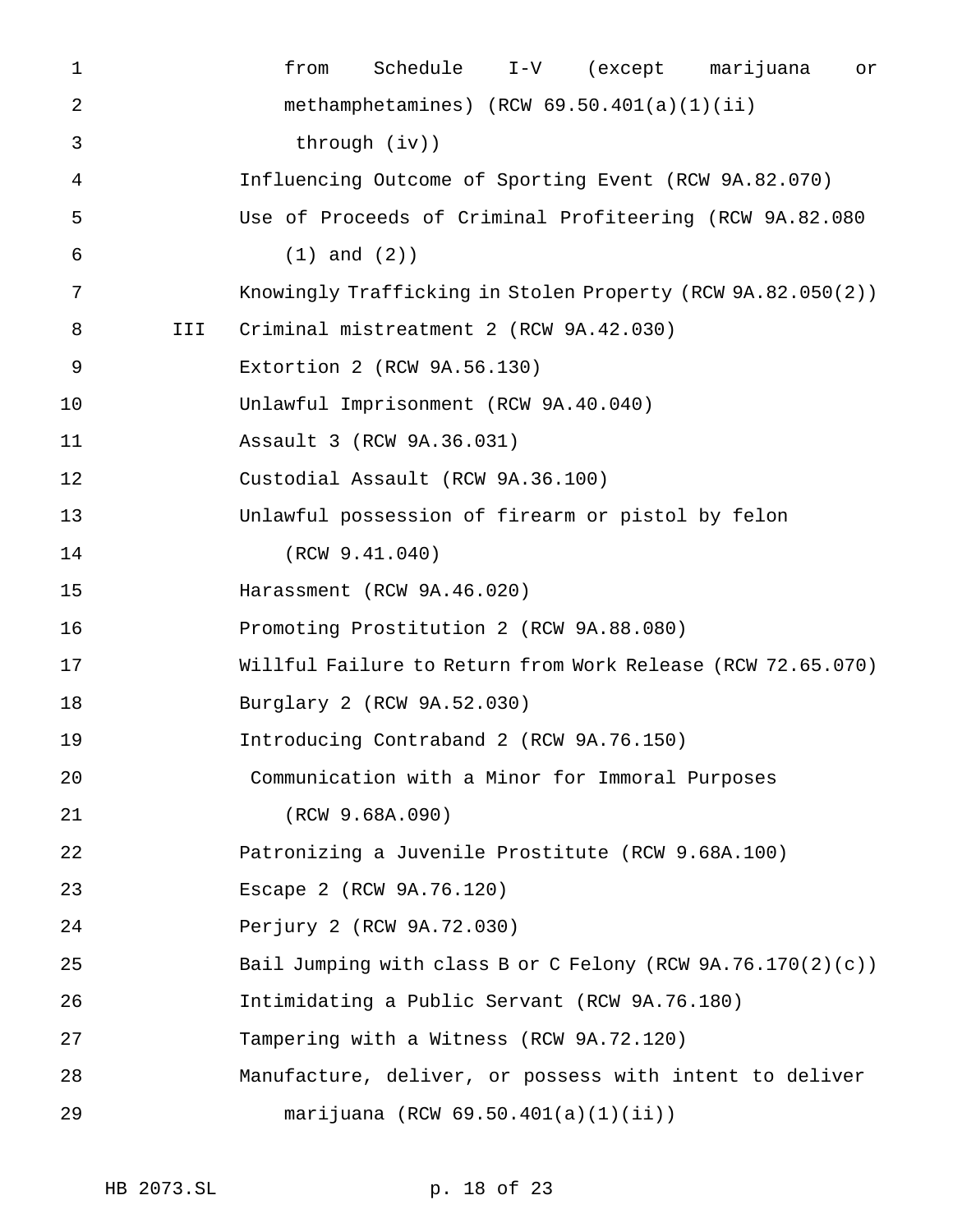| $\mathbf 1$    |             | Delivery of a material in lieu of a controlled substance |
|----------------|-------------|----------------------------------------------------------|
| $\overline{2}$ |             | (RCW 69.50.401(c))                                       |
| 3              |             | Manufacture, distribute, or possess with intent to       |
| 4              |             | distribute an imitation controlled substance             |
| 5              |             | (RCW 69.52.030(1))                                       |
| 6              |             | Recklessly Trafficking in Stolen Property                |
| 7              |             | (RCW 9A.82.050(1))                                       |
| 8              |             | Theft of livestock 2 (RCW 9A.56.080)                     |
| 9              |             | Securities Act violation (RCW 21.20.400)                 |
| 10             | II          | Malicious Mischief 1(RCW 9A.48.070)                      |
| 11             |             | Possession of Stolen Property 1 (RCW 9A.56.150)          |
| 12             |             | Theft 1 (RCW 9A.56.030)                                  |
| 13             |             | Possession of controlled substance that is either heroin |
| 14             |             | or narcotics from Schedule I or II (RCW $69.50.401(d)$ ) |
| 15             |             | Possession of phencyclidine (PCP) (RCW $69.50.401(d)$ )  |
| 16             |             | Create, deliver, or possess a counterfeit controlled     |
| 17             |             | substance (RCW 69.50.401(b))                             |
| 18             |             | Computer Trespass 1 (RCW 9A.52.110)                      |
| 19             |             | Reckless Endangerment 1 (RCW 9A.36.045)                  |
| 20             | $\mathbf I$ | Theft 2 (RCW 9A.56.040)                                  |
| 21             |             | Possession of Stolen Property 2 (RCW 9A.56.160)          |
| 22             |             | Forgery (RCW 9A.60.020)                                  |
| 23             |             | Taking Motor Vehicle Without Permission (RCW 9A.56.070)  |
| 24             |             | Vehicle Prowl 1 (RCW 9A.52.095)                          |
| 25             |             | Attempting to Elude a Pursuing Police Vehicle            |
| 26             |             | (RCW 46.61.024)                                          |
| 27             |             | Malicious Mischief 2 (RCW 9A.48.080)                     |
| 28             |             | Reckless Burning 1 (RCW 9A.48.040)                       |
| 29             |             | Unlawful Issuance of Checks or Drafts (RCW 9A.56.060)    |
| 30             |             | Unlawful Use of Food Stamps (RCW $9.91.140$ (2) and (3)) |
|                |             | p. 19 of 23<br>HB 2073.SL                                |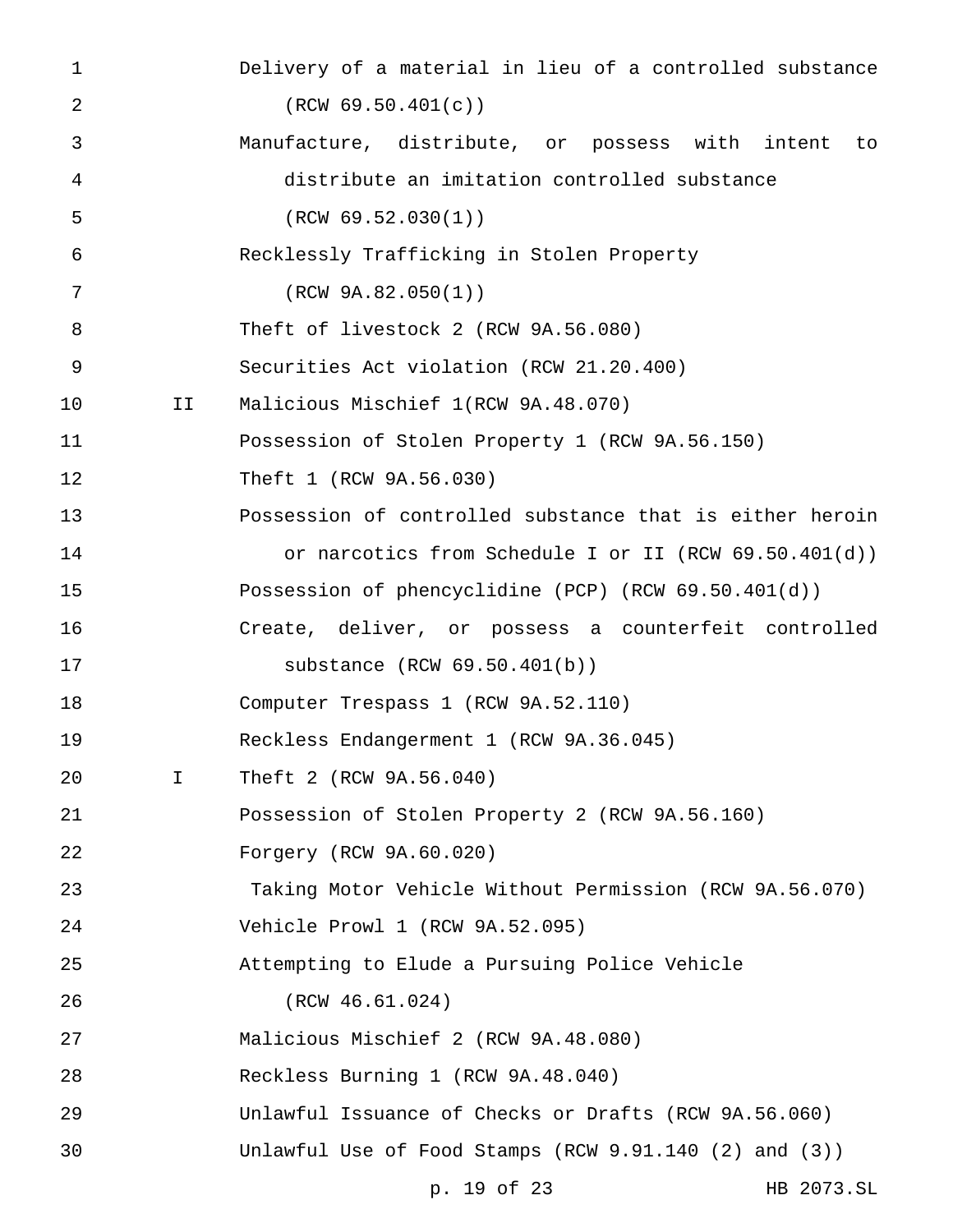| $\overline{1}$ | False Verification for Welfare (RCW 74.08.055)       |
|----------------|------------------------------------------------------|
| 2              | Forged Prescription (RCW 69.41.020)                  |
| $\overline{3}$ | Forged Prescription for a Controlled Substance       |
| $\overline{4}$ | (RCW 69.50.403)                                      |
| -5             | Possess Controlled Substance that is a Narcotic from |
| 6              | Schedule III, IV, or V or Non-narcotic from Schedule |
| 7              | I-V (except phencyclidine) (RCW $69.50.401(d)$ )     |

 **Sec. 4.** RCW 69.50.435 and 1990 c 244 s 1 and 1990 c 33 s 588 are each reenacted and amended to read as follows:

 (a) Any person who violates RCW 69.50.401(a) by manufacturing, selling, delivering, or possessing with the intent to manufacture, 12 sell, or deliver a controlled substance listed under that subsection or who violates RCW 69.50.410 by selling for profit any controlled substance or counterfeit substance classified in schedule I, RCW 15 69.50.204, except leaves and flowering tops of marihuana to a person in a school or on a school bus or within one thousand feet of a school bus route stop designated by the school district or within one thousand feet of the perimeter of the school grounds, in a public park or on a public transit vehicle, or in a public transit stop shelter may be punished by a fine of up to twice the fine otherwise authorized by this chapter, but not including twice the fine authorized by RCW 69.50.406, or by imprisonment of up to twice the imprisonment otherwise authorized by this chapter, but not including twice the imprisonment authorized by RCW 69.50.406, or by both such fine and imprisonment. The provisions of this section shall not operate to more than double the fine or imprisonment otherwise authorized by this chapter for an offense.

 (b) It is not a defense to a prosecution for a violation of this section that the person was unaware that the prohibited conduct took place while in a school or school bus or within one thousand feet of HB 2073.SL p. 20 of 23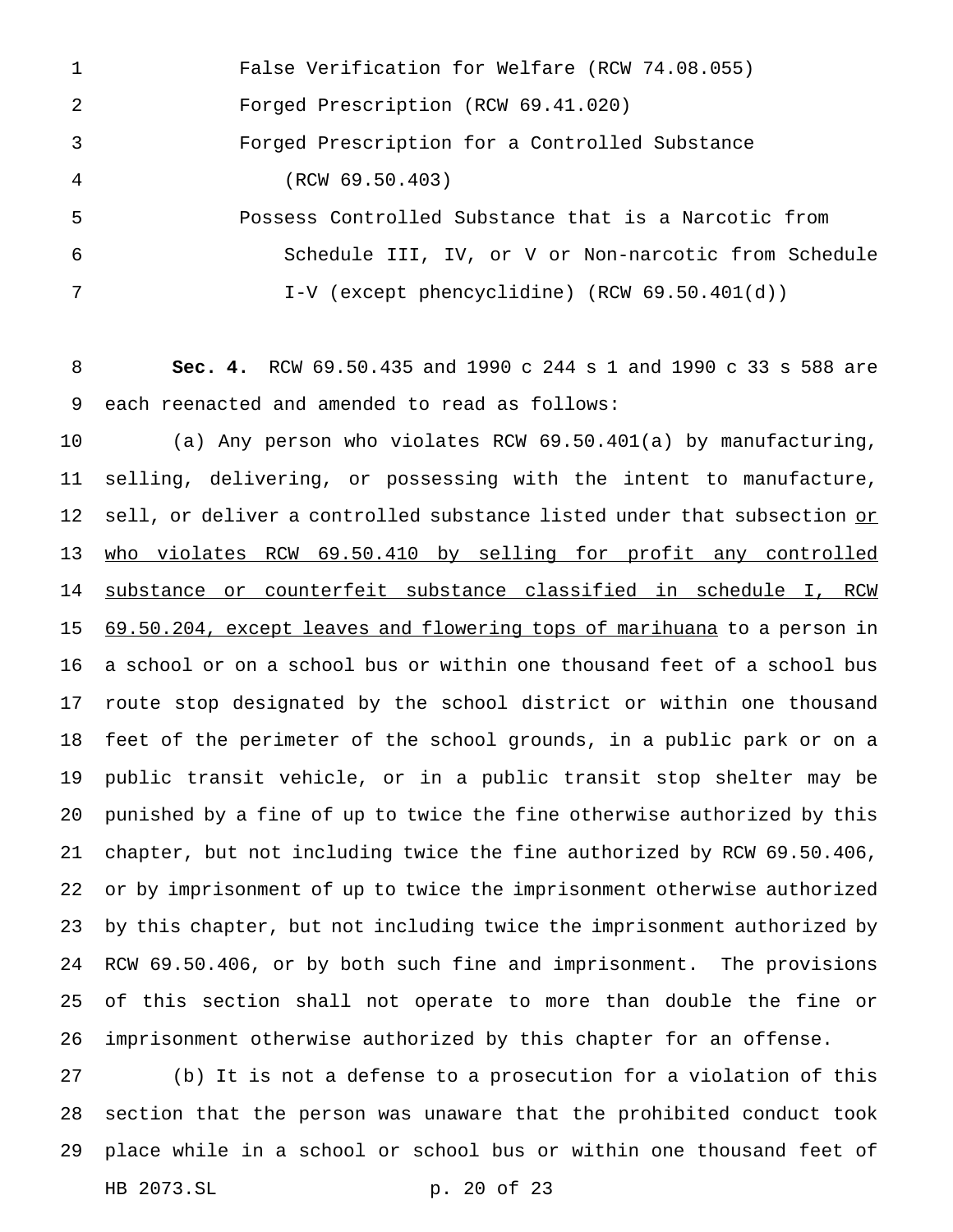the school or school bus route stop, in a public park, on a public transit vehicle, or in a public transit stop shelter.

 (c) It is not a defense to a prosecution for a violation of this section or any other prosecution under this chapter that persons under the age of eighteen were not present in the school, the school bus, the public park, or the public transit vehicle, or at the school bus route stop or the public transit vehicle stop shelter at the time of the offense or that school was not in session.

 (d) It is an affirmative defense to a prosecution for a violation of this section that the prohibited conduct took place entirely within a private residence, that no person under eighteen years of age or younger was present in such private residence at any time during the commission of the offense, and that the prohibited conduct did not involve delivering, manufacturing, selling, or possessing with the intent to manufacture, sell, or deliver any controlled substance in RCW 69.50.401(a) for profit. The affirmative defense established in this section shall be proved by the defendant by a preponderance of the evidence. This section shall not be construed to establish an affirmative defense with respect to a prosecution for an offense defined in any other section of this chapter.

 (e) In a prosecution under this section, a map produced or reproduced by any municipal, school district, county, or transit authority engineer for the purpose of depicting the location and boundaries of the area on or within one thousand feet of any property used for a school, school bus route stop, public park, or public transit vehicle stop shelter, or a true copy of such a map, shall under proper authentication, be admissible and shall constitute prima facie evidence of the location and boundaries of those areas if the governing body of the municipality, school district, county, or transit authority has adopted a resolution or ordinance approving the map as the official

p. 21 of 23 HB 2073.SL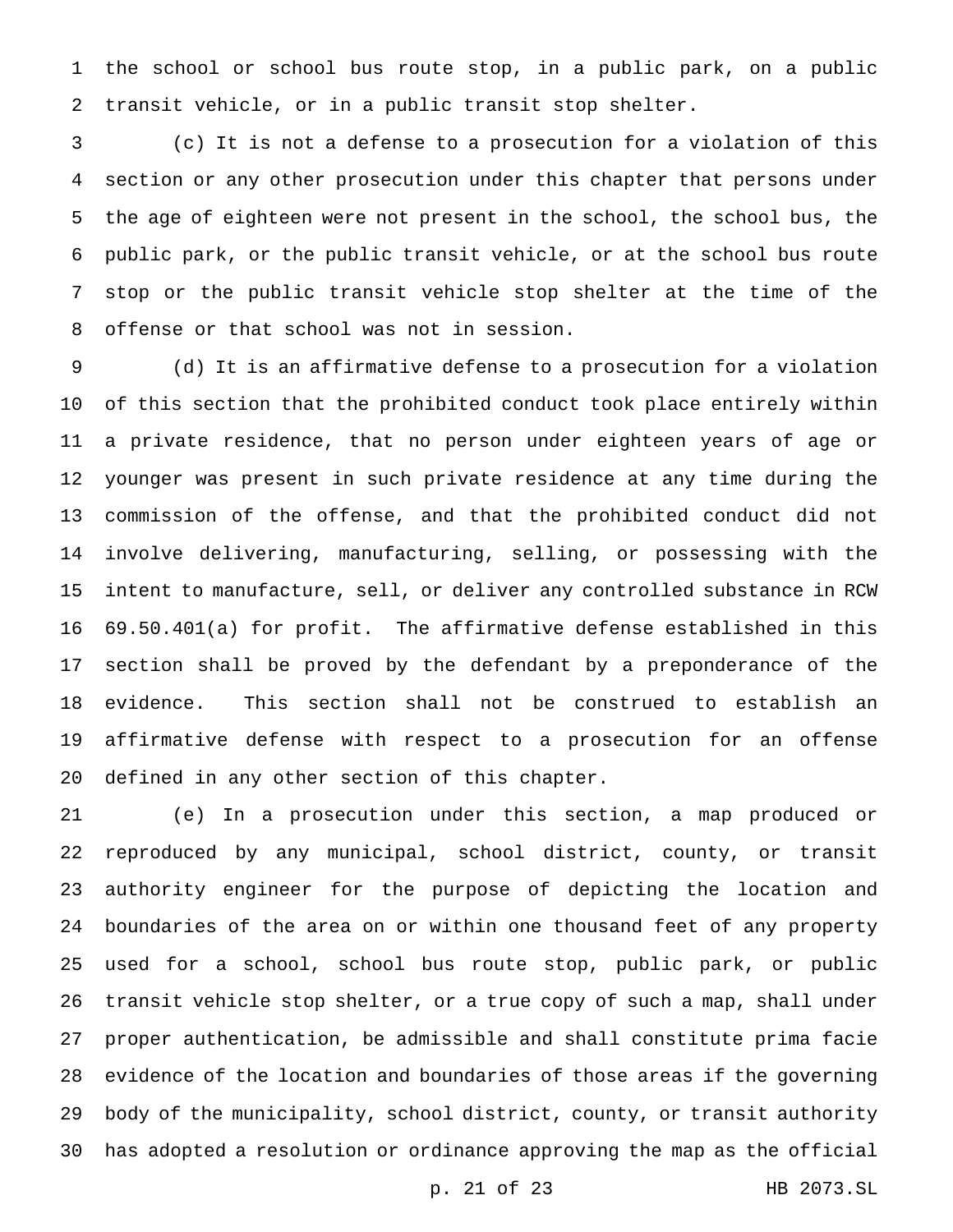location and record of the location and boundaries of the area on or within one thousand feet of the school, school bus route stop, public park, or public transit vehicle stop shelter. Any map approved under this section or a true copy of the map shall be filed with the clerk of the municipality or county, and shall be maintained as an official record of the municipality or county. This section shall not be construed as precluding the prosecution from introducing or relying upon any other evidence or testimony to establish any element of the offense. This section shall not be construed as precluding the use or admissibility of any map or diagram other than the one which has been approved by the governing body of a municipality, school district, county, or transit authority if the map or diagram is otherwise admissible under court rule.

 (f) As used in this section the following terms have the meanings indicated unless the context clearly requires otherwise:

 (1) "School" has the meaning under RCW 28A.150.010 or 28A.150.020. The term "school" also includes a private school approved under RCW 28A.195.010;

 (2) "School bus" means a school bus as defined by the superintendent of public instruction by rule which is owned and operated by any school district and all school buses which are privately owned and operated under contract or otherwise with any school district in the state for the transportation of students. The term does not include buses operated by common carriers in the urban transportation of students such as transportation of students through a municipal transportation system;

 (3) "School bus route stop" means a school bus stop as designated on maps submitted by school districts to the office of the superintendent of public instruction;

HB 2073.SL p. 22 of 23